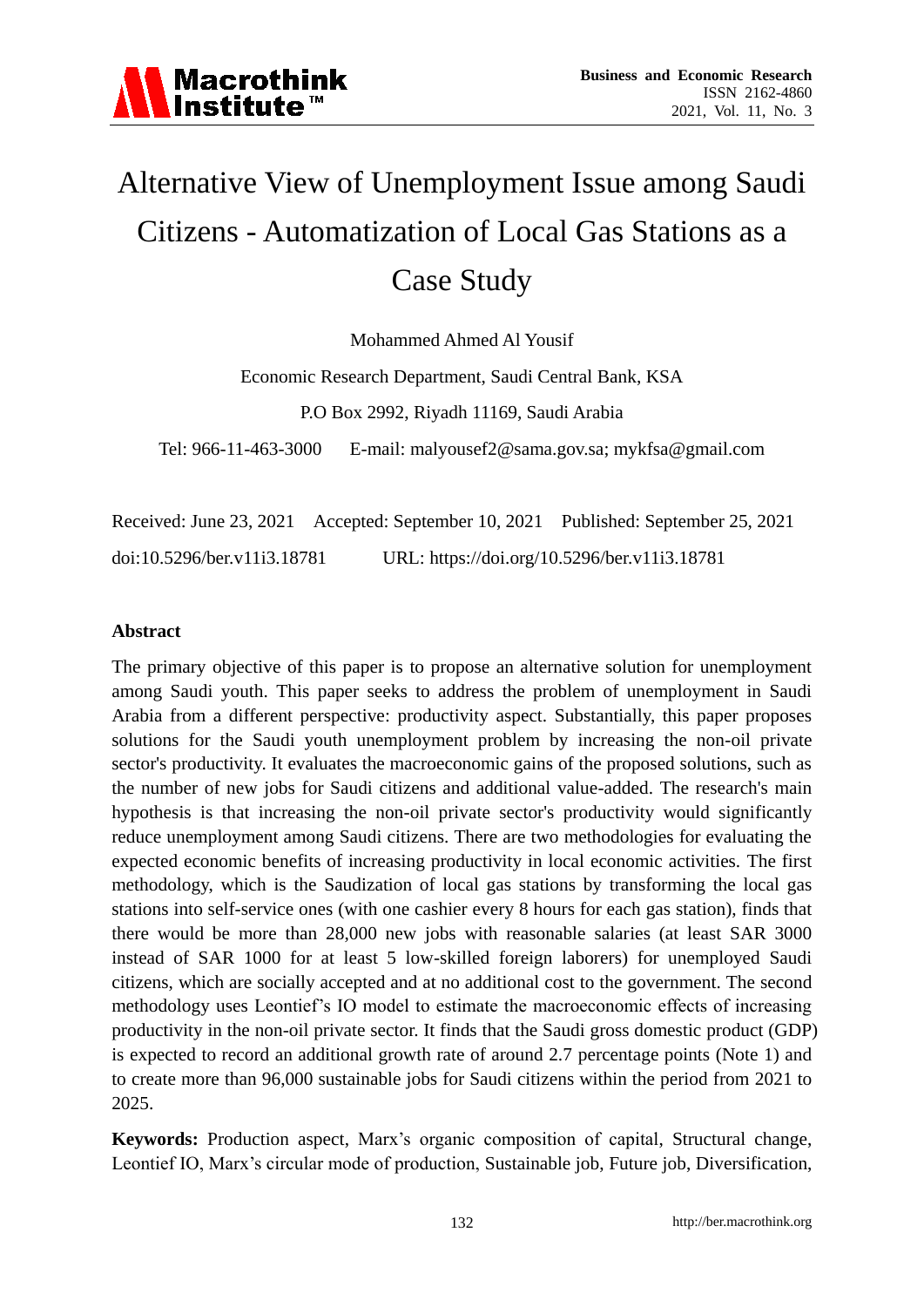

Productivity, Small and Medium enterprises (SMEs)

**JEL Classification:** J01, J08, J21, J24, J28, J31, O32, O41, O47, C67

# **1. Introduction**

Before the discovery of oil, the occupations available to the Saudi population were related to their geographical locations. For instance, on the eastern coast of Saudi Arabia, dominant economic activities were fishing, pearl diving, trading, and farming. Occupations of people who lived in the middle of Saudi Arabia were significantly different. Since this region is far from the sea and lacks fresh water, people were dependent on cattle rearing as a leading source of income. People in the north and south of Saudi Arabia engaged mainly in the same economic activities as of those lived in the middle region. The two Islamic holy places are located in the western region of Saudi Arabia. Thus, the main economic activities for people in this region were highly related to serving pilgrims, e.g. trading and hospitality (Al-Turaiqi, 2008). After the discovery of oil in 1938, the Saudi economic structure shifted significantly and Saudi Arabia became one of the world"s major suppliers of crude oil. Accordingly, the Saudi standard of living (level of income) has increased dramatically. Nevertheless, there is a notable mismatch between productivity in the oil sector and productivity in the non-oil private sector. The oil sector is well developed while the private sector, especially retail and construction, is less developed. In addition, the Saudi non-oil private sector has relied for decades on low-skilled/low-wage foreign workers. Therefore, this sector could not offer suitable jobs for Saudi citizens with a high standard of living and education.

The issues addressed in this paper, i.e. high rate of unemployment among Saudi youth and low productivity in the Saudi non-oil private sector, are not easy to resolve. However, the paper should make a significant contribution to the existing literature by discussing the negative impact of low-level productivity in the Saudi non-oil private sector. The first section of this paper will provide the theoretical foundation, including a discussion on the issue of unemployment. The second section includes empirical works that calculate the expected economic output from increasing productivity in the Saudi non-oil private sector by using the Leontief IO model. The third section will include the conclusion, recommendations, and suggestions for future researchers.

## **2. Youth Unemployment in Saudi Arabia**

The high rate of unemployment among Saudi youth is one of the most controversial topics for economists (Alrasheedy, 2017; Kaboub, Forstater, & Kelsay, 2015). The form of unemployment among Saudi citizens is believed to be structural unemployment which temporary solutions cannot address. Structural unemployment, in this research, means a mismatch between the job opportunities and the skills and education levels of the unemployed Saudi youth. After the discovery of oil, moreover, Saudi Arabia witnessed a rapid transformation from an agriculture-based economy to an industry-based economy (El Mallakh, 2015). On the other hand, the Saudi non-oil private sector, which handles most of the government development projects, was built on two fundamentals: low-wage workers and cheap energy sources (gasoline and electricity). Since Saudi Arabia faced a shortage of local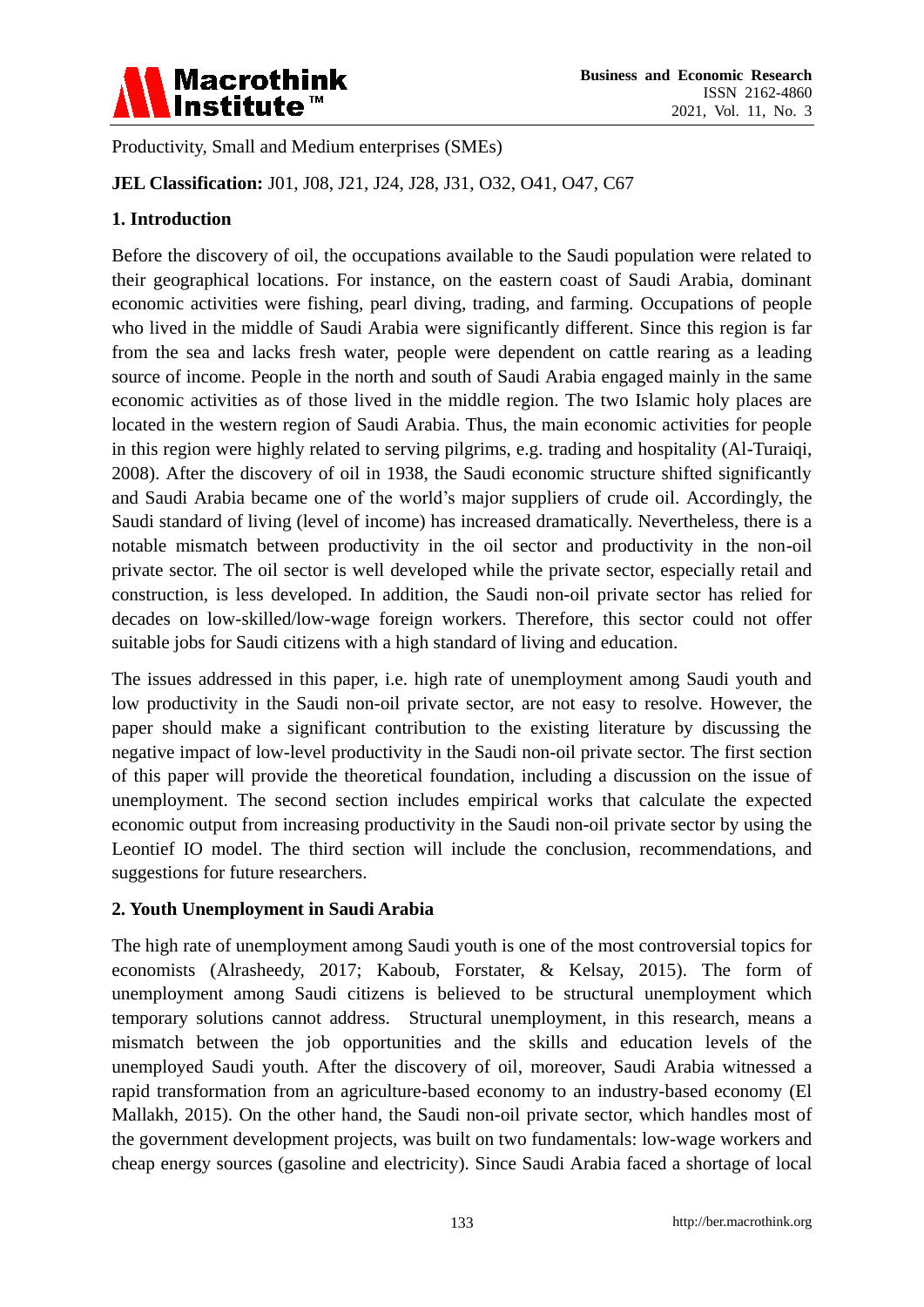

workers in terms of quantity and quality in the early stages of development, millions of foreign workers were employed to construct the new government development projects, such as roads, hospitals, and schools, as well as other infrastructure projects (Ramady, 2010). One result of this rapid transformation was the creation of an imbalance between real income and non-oil productivity. This section will discuss the issue of unemployment by studying the tradeoff between capital/workers and wage/productivity.

From the literature, it is important to investigate the relationship between growth and structure change. The area of interest is to investigate the kind of unemployment resulting from the dynamic change in the structure of production. There is a fundamental difference between economic growth and economic structural change (Doyle, 1997). Economic growth is the amount of expansion in the domestic production of goods and services during the year, while economic structural change is the change in the composition of economic activities (Feldman, McClain, & Palmer, 1987; Kuznets, 1973). Economic structural change is an institutional change in local economic activities, such as moving from labor-intensive economic activities to capital-intensive (industrial) economic activities. Kuznets (1973) found a strong relationship between economic structural change (such as increasing labor productivity) and economic growth. In that sense, increasing labor productivity means boosting economic growth due to increasing the standard of living for the employees (Kuznets & Murphy, 1966). However, Marx"s organic composition of capital, which is an important theoretical framework for studying unemployment, concludes that the relationship between economic structural change and economic growth is not necessarily positive.

By illustrating the circular mode of production, moreover, Marx studied the change in the organic composition of capital (c/v), where 'C' referes to capital  $\&$  machines and 'V' referes to laborers. For instance, an artificial economy has only two departments: department I produces machines and equipment  $(c1 + v1 + s1)$ , where *s* refers to surplus value, and department II produces intermediate raw materials, food, and services  $(c2 + v2 + s2)$ . Under the fixed organic composition of capital, promoting existing production activities shall increase demand on both departments I & II. There is an expected expansion in department I and department II due to the permanent new demand for machines and equipment as well as goods and services from new employees in department I (Fan‑Hung, 1939). Thus, expansion in the entire production system is going to take place gradually/dynamically, which means employing more workers and capital. The aggregate demand and the rate of employment would be stable as long as the level of technology (new innovation) was hold steady and workers' wages matched with their productivity, due to the low level of unemployment. However, if the behavior of the producers changed to adopt more machines and employ fewer laborers, the level of unemployment would increase. Increasing the level of unemployment should reduce the average workers' wages to a level that is lower than their productivity. Therefore, the new unemployed laborers are resulting from replacing laborers with machines in sector I and are shrinking in sector II due to a continuous decline in the local demand and purchasing power. Overall, the economy would experience shrinkage in domestic demand and a higher rate of unemployment coming from these two sectors (I and II).

To avoid adverse shocks of a structural change caused by having a dominant sector of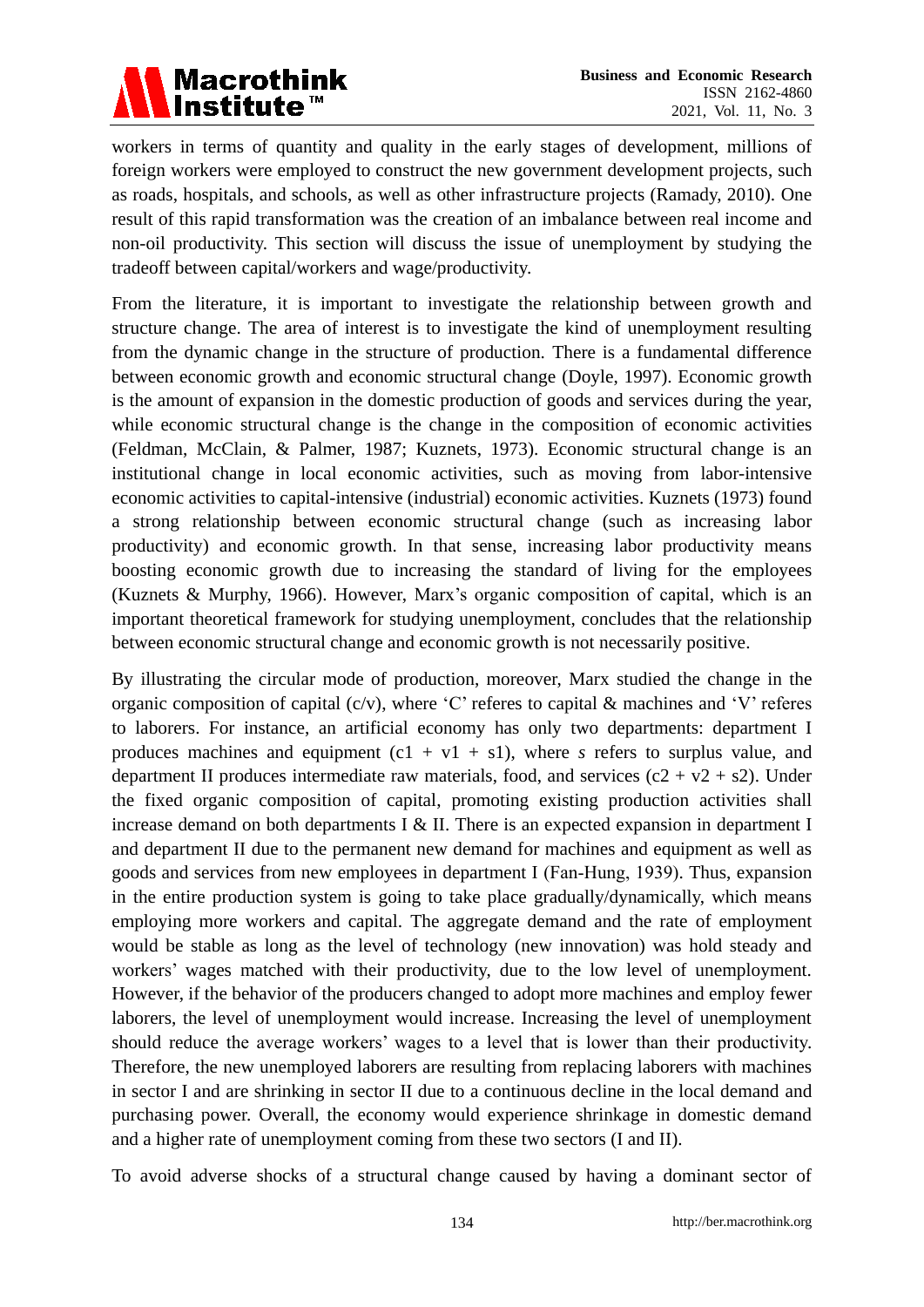

production such as oil sector, on the other hand, the economic system must be highly flexible (diversified) in terms of the existence of many well-established sectors of production (Forstater, 1999b). A flexible economy involves an economic framework that requires less time to absorb any shock, whether it be endogenous or exogenous, due to a high rate of diversification. The level of dependency between production sectors should not be very high. In the case of a high level of dependence, any crisis in one segment of production would affect the entire system of production. A flexible economy is highly dynamic in terms of restructuring the production system in a very short time. Therefore, if there were a crunch in one sector of production, displaced workers would be employed by other sectors of production for two primary reasons: (1) the new industry would continue to exist, and (2) one sector would not have a significant negative effect on the economy as a whole. Accordingly, laid-off employees should have new jobs, whether in a new sector of production or in the existing sector of production, in a very short time. The new demand from the new sector would enhance the existing sector enough to expand its production. Therefore, a flexible economy is capable of maintaining a lower unemployment rate. However, in an economy with only one main sector of production, any slowdown in demand for labor would affect the entire economy. The diversification of economic activities is an essential source of stability and resilience. A flexible economy must be capable of adopting changes in technology, the supply of natural resources, consumer demand, labor demand, and other economic factors (Forstater, 1999b). Overall, one of the main initiatives of Saudi Vision 2030 is to drive the Saudi economy toward more diversification as a promising solution for many economic issues, such as unemployment.

#### **3. Discussion**

## *3.1 Marx's Circular Mode of Production and Leontief's Input-Output (IO) Model*

This paper seeks to build a bridge between Marx"s circular mode of production and Leontief's input-output model (IO). In the form of Marx's circular mode of production, which is the theoretical foundation for this research as discussed in the literature section, and the Leontief's IO model, that is the empirical instrument. Furthermore, this paper proposes a policy plan for driving the Saudi economy toward diversification, sustainability, and stability of economy by increasing productivity in the non-oil private sector. It is not expected to increase productivity in the non-oil private sector to the level of the primary export sector (i.e. oil sector) because there must be some job opportunities for low-skilled and low-educated citizens. The empirical work seeks to evaluate the expected output resulting from increased productivity in the non-oil private sector.

There are two major sectors of production for Saudi Arabia, which are primary sector—the oil sector (department I) and the non-oil sector (department II).

**Department I**: (primary sector [oil sector]):

$$
c1 + v1 + s1 = V1
$$
 (1)

**Department II**: (the non-oil sector [government and private sectors]):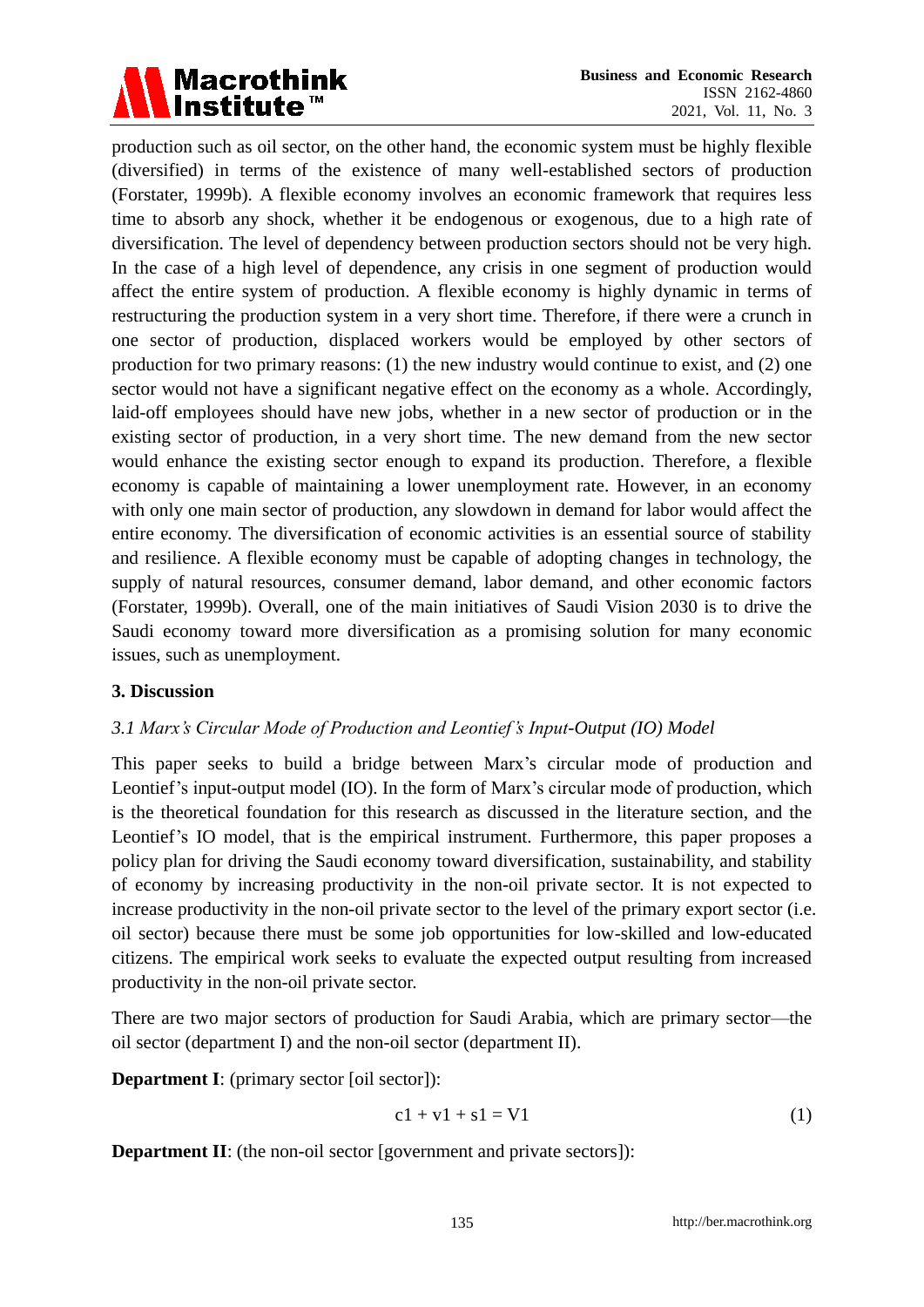

 $c2 + v2 + s2 = V2$  (2)

Before discussing the methodology of this paper, there should be a brief explanation of Leontief's IO (LFIO) model. In the  $19<sup>th</sup>$  century, Marx developed the two-department model, comprising two departments of production. Marx"s two-department model may have somewhat influenced LFIO model. Through his input-output model, Leontief seeks to calculate the coefficient tradeoff between all sectors of production in a closed economy (excluding the external sector). The next step of his model is to calculate the amount of transactions in terms of value between the internal and external sectors. In addition, Leontief wrote two papers: "Die Wirtschaft als Kreislauf" ("The Economy as a Circular Flow") (Leontief, 1928) and "Quantitative Input-Output Relations in the Economic System of the United States" (Leontief, 1936). These two papers were considered the new quantitative microeconomic method for tracing economic activities (Murray, 2010; Rodrigues et al., 2016).

Furthermore, Leontief"s IO model is capable of describing changes in the economic system resulting from any exogenous shock in terms of the fact that any expansion in one sector of production should affect the other sector of production. For instance, a specific expansion in the non-oil private sector of production should carry over to both local and primary departments due to the new demand for goods and services from the new employees in the non-oil private sector. Expansion in the entire production system will take place gradually, which is an expected result of employing more workers and purchasing more capital. Leontief"s model tracks the flow of goods and services throughout the entire economy under study. For any economic system, there is an existing flow of goods and services between different sectors of economic activities. The input-output model was designed to track these goods and services that are exchangeable between different sectors of production (Miller, 1998). For example, a certain economy has three sectors of production: A, B, and C. The total output of sector (A) is supposed to be consumed by the sector itself and by the other sectors of production, such as (B) and (C). In addition, the total production of goods and services from the other sectors (B and C) should be consumed among themselves and some of these goods and services might be input for the sector of production (A). In the IO table, there are columns and rows. The columns contain the flows of goods and services from one sector of production to others (see Table A). On the other hand, the rows of the table include information about the distribution of input to each sector of production. For an internal system, the total output of all sectors of production must equal the total input. In addition, some input and raw materials are imported from outside the domestic system (outside the country). Some output would also be consumed by entities outside the system of production or even exported outside the country. These transaction flows between the domestic system of production and the entities outside the system of production should be recorded in the Final Use table (see Table B). In short, the second wave of production shall be consumed by the final users, which are users outside the production scheme including government spending, household consumption, investors' investments, and exports. These types of information could be obtained from the input-output table as well as detailed information about the flows of goods and services between internal sectors of production and the final demand sector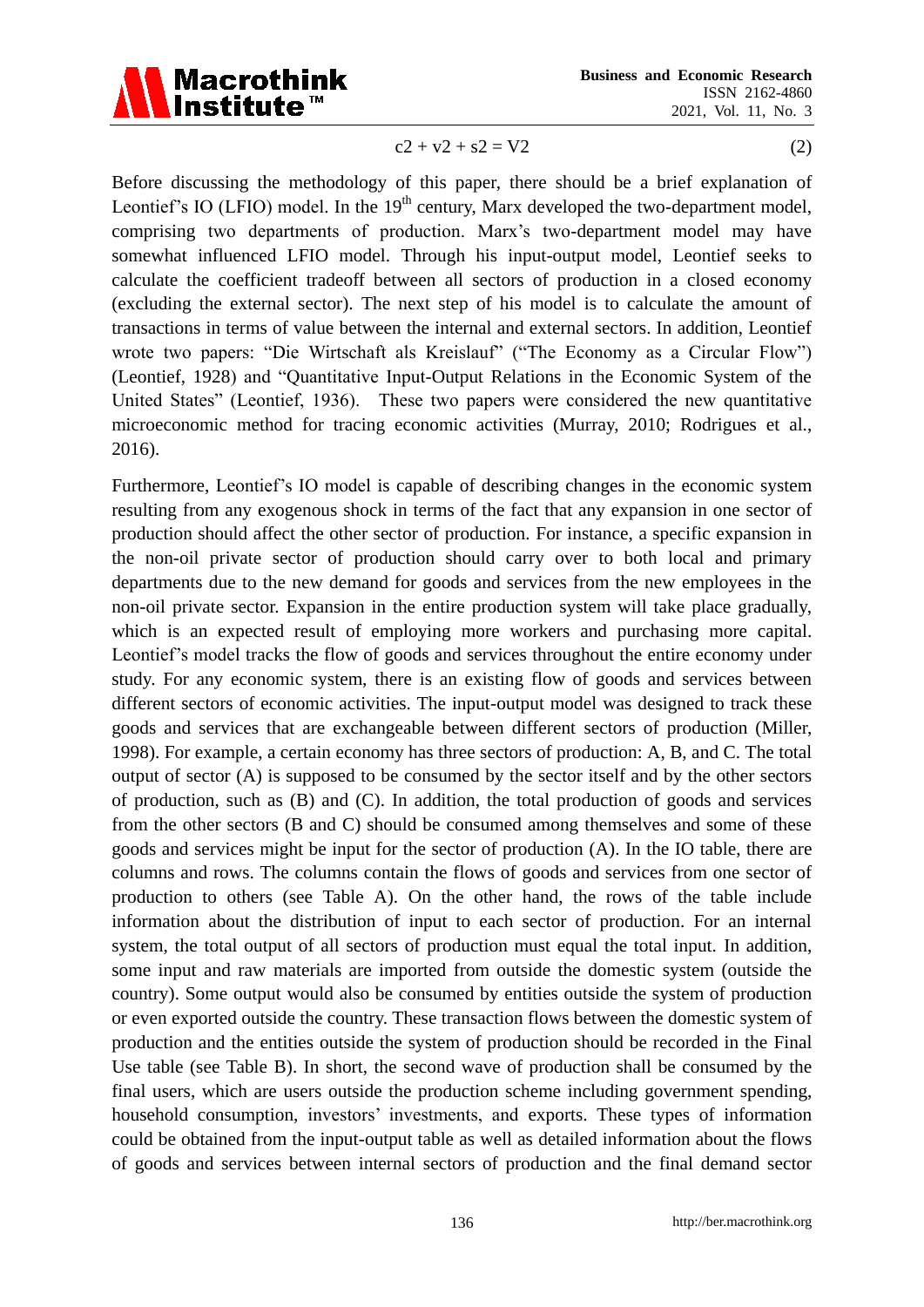

through supply and demand tables. The supply table includes the total amount of output of each sector of production, while the demand table contains information about the distribution of these goods and services to internal production entities and the final demand users. There are two primary methods for changing the structure of production: changing the level of technology and the final demand. For the sake of simplicity, the level of technology (A) for different sectors of production is assumed to be unchangeable. As a result, the coefficients between different sectors of production are fixed in the medium term (three to five years). However, the final demand might change (increase or decrease) due to some exogenous variables. For instance, if the government decided to encourage local investors by reducing the level of taxation, investors would have more money for investment. This increase in the level of investment would enhance expansion throughout the entire sectors of production. A well-established I-O table should help policymakers estimate the amount of expansion throughout the entire economic system; it will reveal the relationship between the rate of taxation and the level of production as a result of the movement in the level of investment. Thus, Leontief"s methodology could be used to evaluate any government plan or policy in the short and medium terms (between two and three years) (Miller & Blair, 2009).

The non-oil private sector usually responds to change in the final demand sector. Leontief"s model handles the demand from the final users in the aggregate level because the final demand sector is determined by some exogenous factors. Thus, the economy has n+1 sectors(*n* here indicates the number of production sectors) and the aggregate final demand sector. Each sector of production produces goods and services. Part of this production would be consumed by the production sectors, while the final demand sector would consume the rest of the output. Therefore, the total goods and services, which a particular production sector creates, shall be consumed by sectors of production (n) and the final demand sector. In short, the input-output table displays the flow of goods and services among all economic production sectors and final demand users (Al Yousif & Al Backer, 2017; Al Yousif, 2018).

$$
\Sigma X_i = a_{11}X_1 + a_{12}X_2 + \dots + a_{ij}X_j + FD_i
$$
 (3)

$$
X = AX + FD
$$
 (4)

$$
(I - A)X = FD
$$
 (5)

$$
X = (I - A)^{-1}FD
$$
 (6)

From equation (3),  $\Sigma X_i$  is the total output for all sectors of production (i). The total output of each sector of production is divided into two parts. A portion of  $X_i$ 's output is used as input to the  $X_i$  sectors ( $x_{ii} = a_{ii}X_i$ ). ' $a_{ii}$ ' is the ratio of output that each sector of production consumes, which could be simplified in this equation  $(a_{ii}= x_{ii}/X_i)$ . In Table A, the columns contain information about the total output of each sector of production, while the rows include the total input for all sectors of production. The final use section  $(FD_i)$ , which includes the government, households, investors, and exports, consumes the rest of the produced output as outside entities from the production scheme.

In equation (4),  $X$  is a matrix-vector in which notation  $X$  is an i-by-1 matrix containing the total output of each sector of production. This total output is distributed to itself and other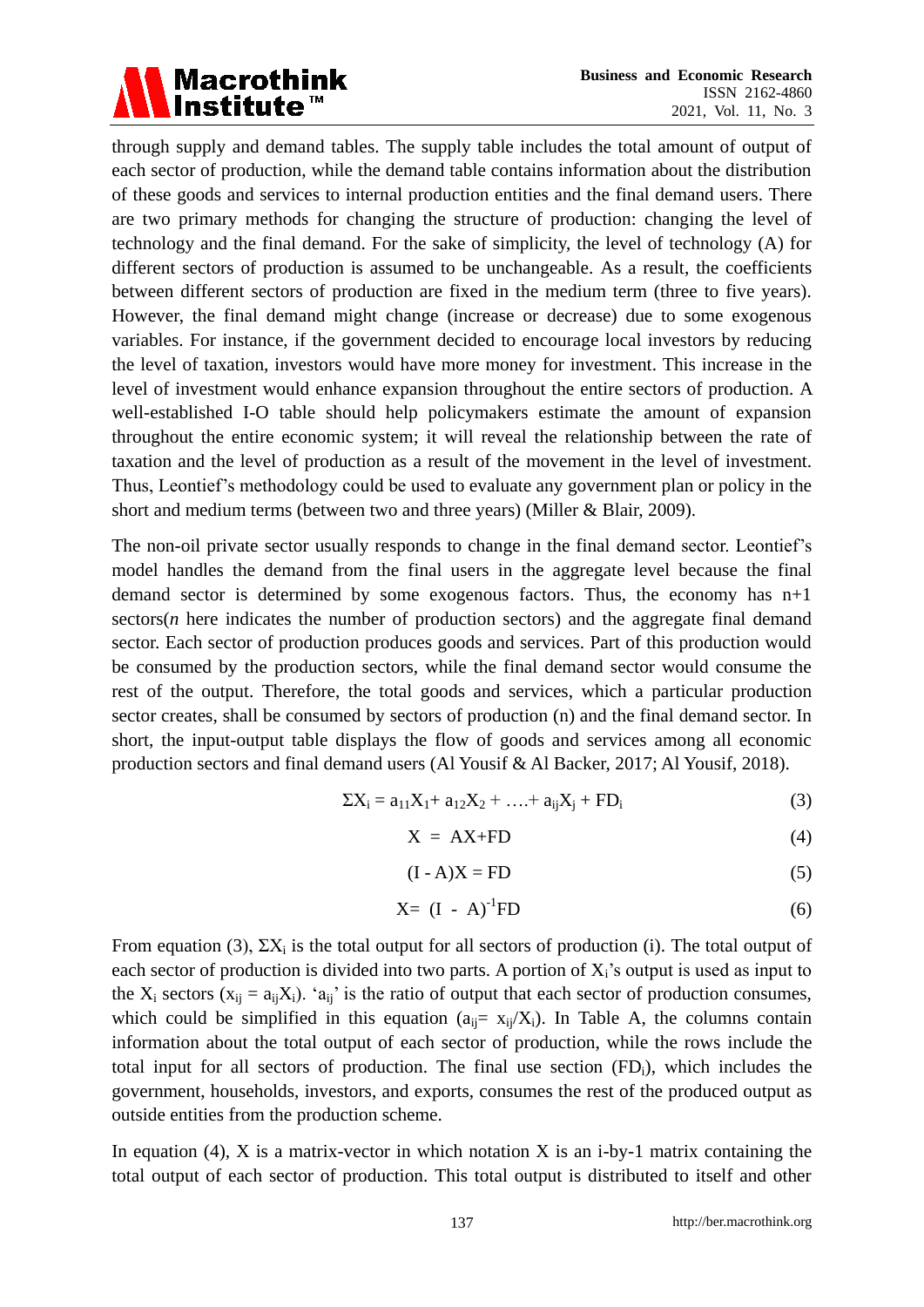# Macrothink<br>|Institute™

sectors of production, while the rest of this output flows to the final demand users, such as the government and households. On the right side of equation (4) is the "A" matrix, which is a square matrix (i-by-j). The 'A' matrix contains the percentage of distribution of output to each sector of production. Therefore, the 'A' matrix includes  $a_{ij} = X_{ij}/X_i$  values. The final demand users  $(FD_i)$  would consume the rest of the output for all production sectors.

From equation (4), there is no existing eigenvalue between the sectors of production and the final user sector. Equation  $(5)$  adds all the X's on the left side, which could be considered a first step toward building the eigenvalue. In short, the left-hand side represents the domestic sector, while the right-hand side represents the distribution of X"s to the final users. Earlier in this paper, the level of technology was assumed to be constant for short and medium times. Accordingly, the change in the production system must come from the final demand. Equation (6), which is derived from equation (5), shows a direct relationship between these main sectors through an inverse matrix  $(I - A)^{-1}$ . Hence,  $(I - A)^{-1}$  is Leontief's inverse matrix, which displays the kind of relationship between the production sector and the final demand sector. Having Leontief's inverse matrix is the final step needed to calculate the relationship between  $\Delta FD_i$  and  $\Delta X_i$  (Albqami, 2004; Rose & Miernyk, 1989).

From the Saudi national account table, we can calculate the input-output table for Saudi Arabia. The recent input-output table (2017) was published in 2018 (Note 2) with 17 economic activities (see Table A). It shows the Saudi input and output for 2017. This table includes 17 sectors of production: agriculture and forestry (ACT1); fishing (ACT2); crude petroleum and natural gas extraction (ACT3); other mining (ACT4); petroleum refining (ACT5); other manufacturing (ACT6); electricity, gas, and water (ACT7); construction (ACT8); wholesale and retail trade (ACT9); restaurants and hotels (ACT 10); transport, storage, and communication (ACT11); finance, insurance, and real estate (ACT12); business services and ownership of dwellings (imputed rent) (ACT13); public administration and defense and compulsory social security (ACT14); education (ACT15); health and social work (ACT16); and other community, social, and personal service activities (ACT17). Table A (see Appendix A) places these economic activities (domestic production sectors) into columns and rows (17 columns and rows). The flows of goods and services in columns ACT1 to ACT17 represent the amount of input to specific sectors of production in terms of value from other production sectors. The rows of the IO table show the flows of input to the domestic production sectors.

Furthermore, the total value of each row of a particular production sector represents the total amount of output in terms of the value of this sector of production. Table A contains 17 by 17 economic sectors, and the system of the input-output table should indicate a balance between the amount of output in the rows and the input in the columns. According to these interactions among the internal sectors, any increase in demand from one internal sector would create a change in the entire production system as the balance between the total input and output should be maintained. For example, if the manufacturing sector increased the demand in the construction sector, the construction sector would have to expand to meet the new demand from the manufacturing sector. This expansion in the construction sector would increase demand for the other sectors of production as well. Such increase in the demand by the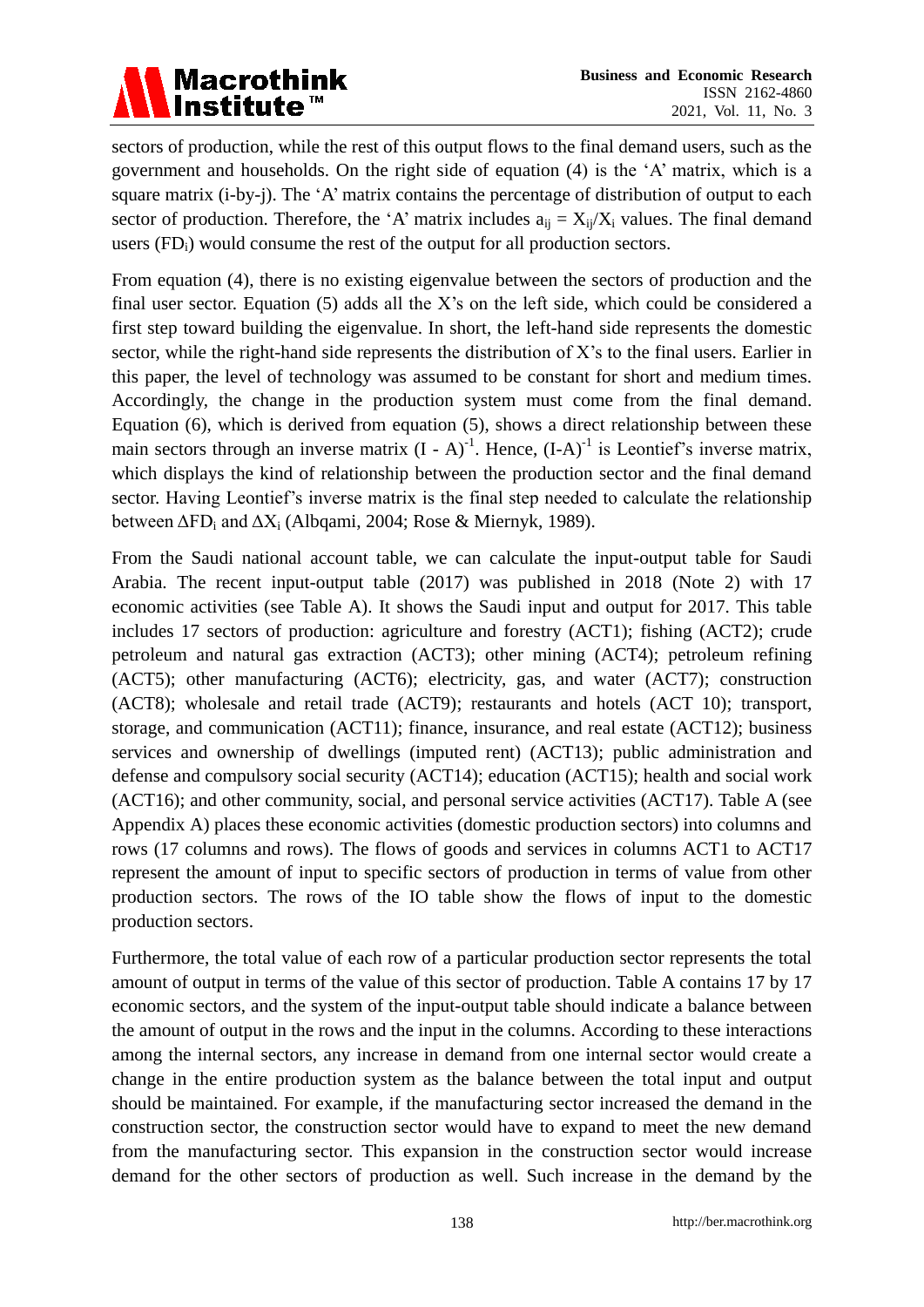

manufacturing sector would extend with different amounts to all production sectors. As a result, the entire system of production would expand. The LFIO evaluates trade-offs among different sectors of production in riyals as the amount of output from sector ACT1 goes to sector ACT2 and vice versa.

The first part of the Leontief input-output table explains the domestic production system and records the flows of interaction between different sectors of production. Meanwhile, the second part of the table represents the final demand sector. Table B contains the amount of demand from the final users sector to the domestic production sector. The final users are the main drivers for the domestic production sector. They are determined by some exogenous factors, such as the increase in government oil revenue or increase in the global demand for domestic goods and services. This increase in demand for domestic production from the final users would enhance development in the domestic production system and result in further expansion in the production scheme. The final demand table includes the total demand from economic entities outside the production sector. This table presents the total amount of demand by each entity in the domestic production sector. However, in our case, the Final Use table (Table B) includes the final consumption expenditure by households (FUSE1), the final consumption expenditure by the government (FUSE2), the total final consumption expenditure (FUSE3), gross fixed capital formation (FUSE4), changes in inventories and errors and omissions (FUSE5), exports of oil (FUSE6), exports of non-oil goods (FUSE7), exports of services (FUSE8), total exports (FUSE9), and total final use (FUSE10) (see Appendix B). Finally, the Value Added table (Table C) explains the GDP. It presents the total value resulting from the domestic production sector for a year. This table also includes the compensation of employees, other taxes less subsidies on production, and the operating surplus (see Appendix C).

As mentioned previously, the current Saudi non-oil private sector seems to have low level of productivity. Likewise, the Saudi private sector has no incentive to increase its employees' productivity by investing in very expensive machines and technology as long as they have easy access to the low-wage and low-skilled laborers, especially from abroad. The other reason could be the vey low level of competition between local companies. In addition, investment of a large amount of money in new machines and high-tech equipment is required for long-term projects and a sustainable flow of projects from the government. To make the Saudi private sector more attractive to citizens, however, the level of productivity in the private sector has to increase. Increasing productivity in the private sector should guarantee to provide acceptable jobs for a long list of local specialists. Nevertheless, the large domestic corporations' structures are not easy to change, and it is very costly to make changes from up to down.

To overcome these barriers that prevent additional development in the domestic private sector's productivity, it is necessary to encourage further growth in the Saudi small and medium-sized enterprises (SMEs). Thus, the research proposal has been designed to enhance diversification and productivity by encouraging development in SMEs. SMEs also have the capability of having more pronounced division of labor that should capture all kinds of laborers with an extended range of skills and specialities. As long as the significant majority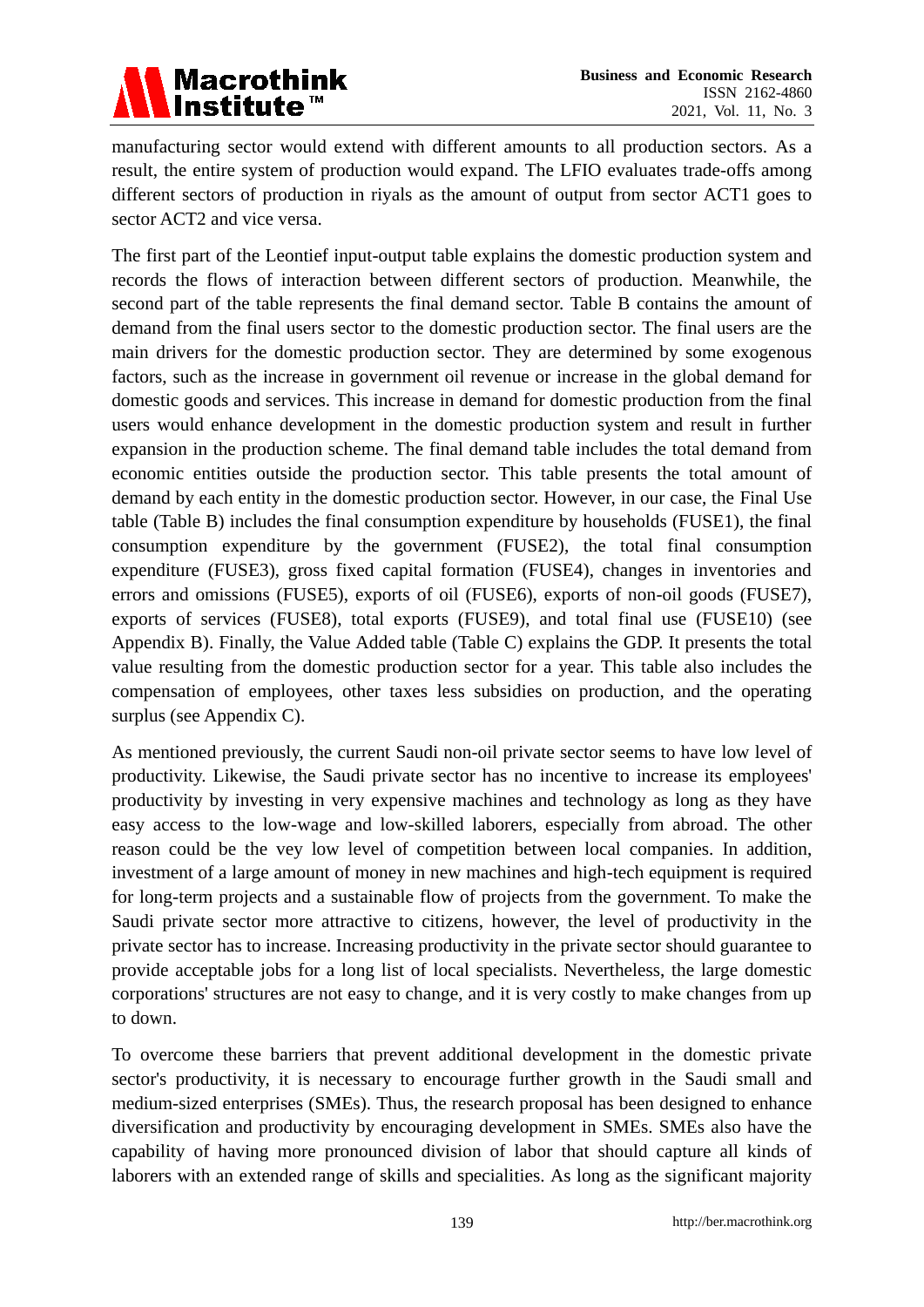

of unemployed Saudis have a high level of education and training from top-ranked universities, they will require particular jobs that better match their education levels.

Small and medium-sized enterprises (SMEs) are playing a vital role in the stability and sustainability of any economy. Saudi engineers and technicians, who are part of the local community, should handle the diversification in Saudi Arabia through small and medium-sized enterprises. SMEs are considered the primary source of diversification, as they are willing to take on more high-risk projects. It is healthier for the economy to distribute risky projects to SMEs, as any collapse in large corporations would have a significant effect on the economy. At this time, Saudi SMEs need more support from the government financially. Government spending should consider encouraging growth of SMEs and provide special training programs for fresh graduates. Recently, the Saudi government has moved toward enhancing development in the SMEs. SME development, in particular, should be part of the government"s programs aiming to increase productivity in the domestic non-oil private sector.

Overall, there are many strategies that the government can adopt to enhance the development in the local SMEs, developing SMEs would help the government and the private sector to provide investment of around SAR 170 billion for five years (2021-2025) to increase efficiency and productivity in the non-oil private sector, the SMEs in specific. The amount of investment would fund the purchase of new machines and equipment for the non-oil private sector and the provision of training programs. The output of this sector  $(X)$  will increase as a result of an increase in its productivity. Leontief IO (2017) table for Saudi Arabia shows that an increased investment of SAR 34 billion each year for five years would expand the domestic production system by around 1 percent in 2021 and by over 2 percent for the following year. Ultimately, the total accumulated expansion of the production system will reach around 5 percent at the end of the five years (Table 1).

|  | Table 1. Changes in the Production System Based on SAR 170 Billion Investment for 5 Years |  |  |  |  |  |
|--|-------------------------------------------------------------------------------------------|--|--|--|--|--|
|  |                                                                                           |  |  |  |  |  |

| Year                                                                                 | 2022 | 2023 | 12024 |  |
|--------------------------------------------------------------------------------------|------|------|-------|--|
| Expansion in non-oil production sectors (Xs)   1.09%   2.16%   3.17%   4.10%   4.92% |      |      |       |  |

Note. Author"s calculation.

Expansion in the domestic production system would likely flow to the GDP. Therefore, expansion in the GDP is estimated to be around 0.6 percent in 2021 and continue to grow to reach around 2.7 percent by the end of 2025 (see Table 2). This expected increase in the GDP is driven primarily by the expected increases in capital surplus and the number of employees, as shown in Table 2.

Table 2. Changes in Value Added (GDP) Based on SAR 170 Billion Investment for 5 Years

| Year                                                                                            |  | 2021   2022   2023   2024   2025 |  |
|-------------------------------------------------------------------------------------------------|--|----------------------------------|--|
| Estimated expansion in the GDP $\vert$ 0.6% $\vert$ 1.2% $\vert$ 1.7% $\vert$ 2.3% $\vert$ 2.7% |  |                                  |  |

Note. Author"s calculation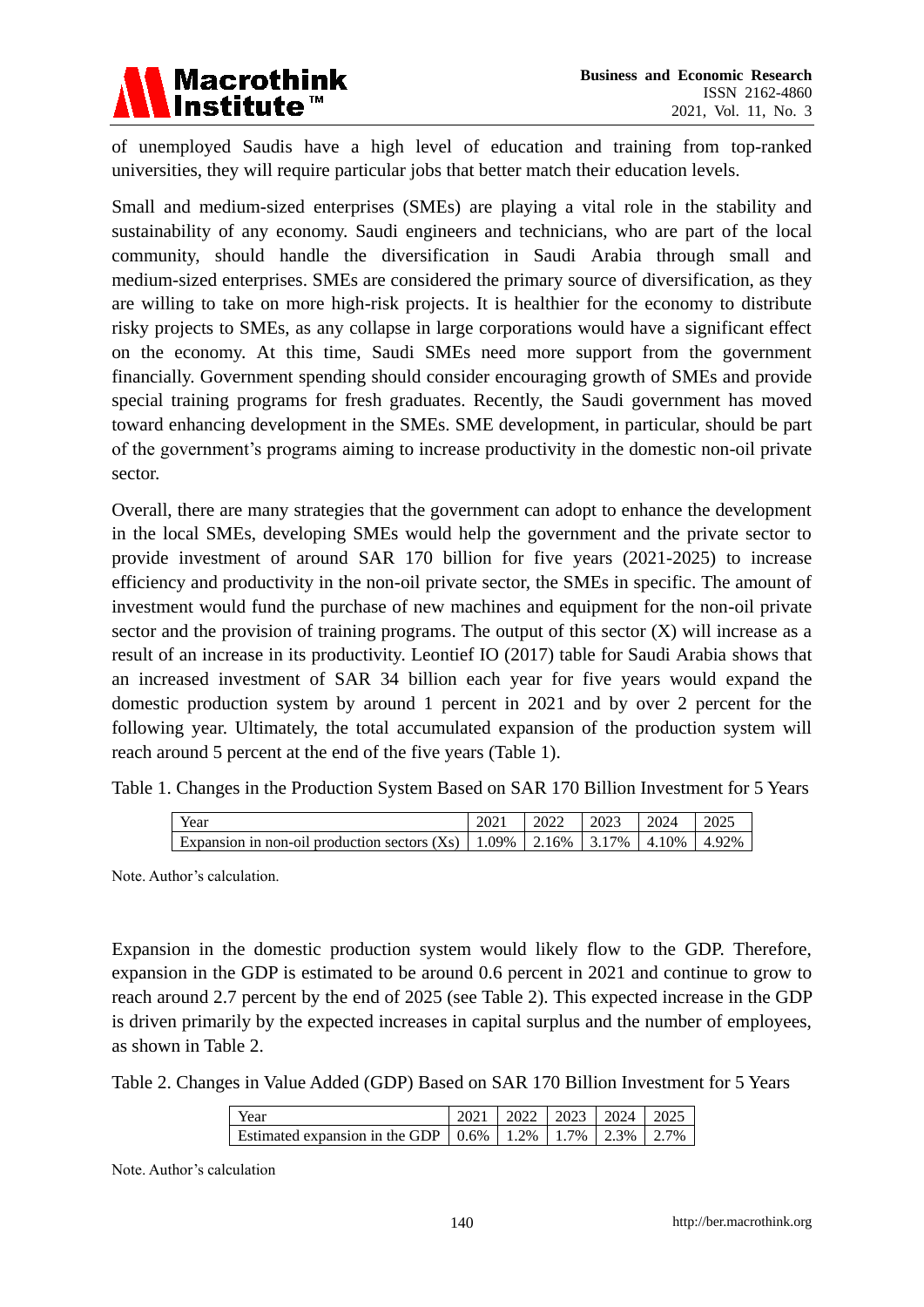

Table 3 calculates the number of new jobs that would be generated as a result of increased investment in the domestic economy of SAR 170 billion for five years (2021-2025). In the first year of investment (2021), the number of new jobs is estimated at 22,752. The number of new jobs is expected to increase dramatically, and it is estimated to be around 178,100 by the end of 2025, as shown in Table 3.

Table 3. Number of New Jobs in the Non-Oil Sector Based on SAR 170 Billion Investment for 5 Years

| Year                                                                      | 2021 | 2022 | 2023 | 2024 | 2025 | Total number of jobs $(2001-2004)$ |
|---------------------------------------------------------------------------|------|------|------|------|------|------------------------------------|
| New jobs generated   22,752   28,358   34,896   43,548   48,546   178,100 |      |      |      |      |      |                                    |

Note. Author estimations

#### *3.2 Automization of Local Gas Stations*

There are three features for sustainable occupations, which are aimed to be identified in this paper. The future path of sustainable occupations must be clear, with a close relationship between productivity and wages, and it should be flexible enough to adopt any future structural changes. Before the problem of high unemployment rate among Saudi youth becomes so complicated, it is necessary to propose a solution for it. In other words, some precautionary solutions that would prevent the economy from experiencing this issue in the future with worse outcomes are necessary. There is a need to create a strategic plan for increasing development and productivity in the non-oil private sector to a level that is close to the primary export sector"s level. This step aims to transform the Saudi economy into a more resilient economy.

For instance, one solution to the high rate of unemployment among Saudi youth is the Saudization of the modern local gas stations. The number of gas stations in the Kingdom of Saudi Arabia was estimated at 8,000 (Note 3). The average number of low-skilled and low-income workers for each gas station was estimated to be no less than 12 workers (four workers for every eight hours). Therefore, the number of foreign employees working at local gas stations is, on average, around 100,000 (Author"s calculation). Instead of having four or more workers filling cars with gasoline on each shift, these local gas stations could use high-tech pumps and employ one cashier to manage the entire gas station. Employees in these new automated gas stations would be eligible for higher payment, which could be equivalent to the amount of payment given to four or more low-skilled workers. In addition, this occupation has a higher learning curve, such as handling the newest technology and learning managerial skills. Generally, this example supports this paper's hypothesis, which states that increasing local productivity would create more jobs for Saudi citizens. On the other hand, the cost of improving the existing old-style gas stations might be very high that the owners of these gas stations would refuse to carry out such improvement. However, this study does not suggest an immediate change of all gas stations in the Kingdom. In addition, the government should provide some motivational packages and some financial support, such as loans with free interest, to increase the speed of the transformation into modern high-tech gas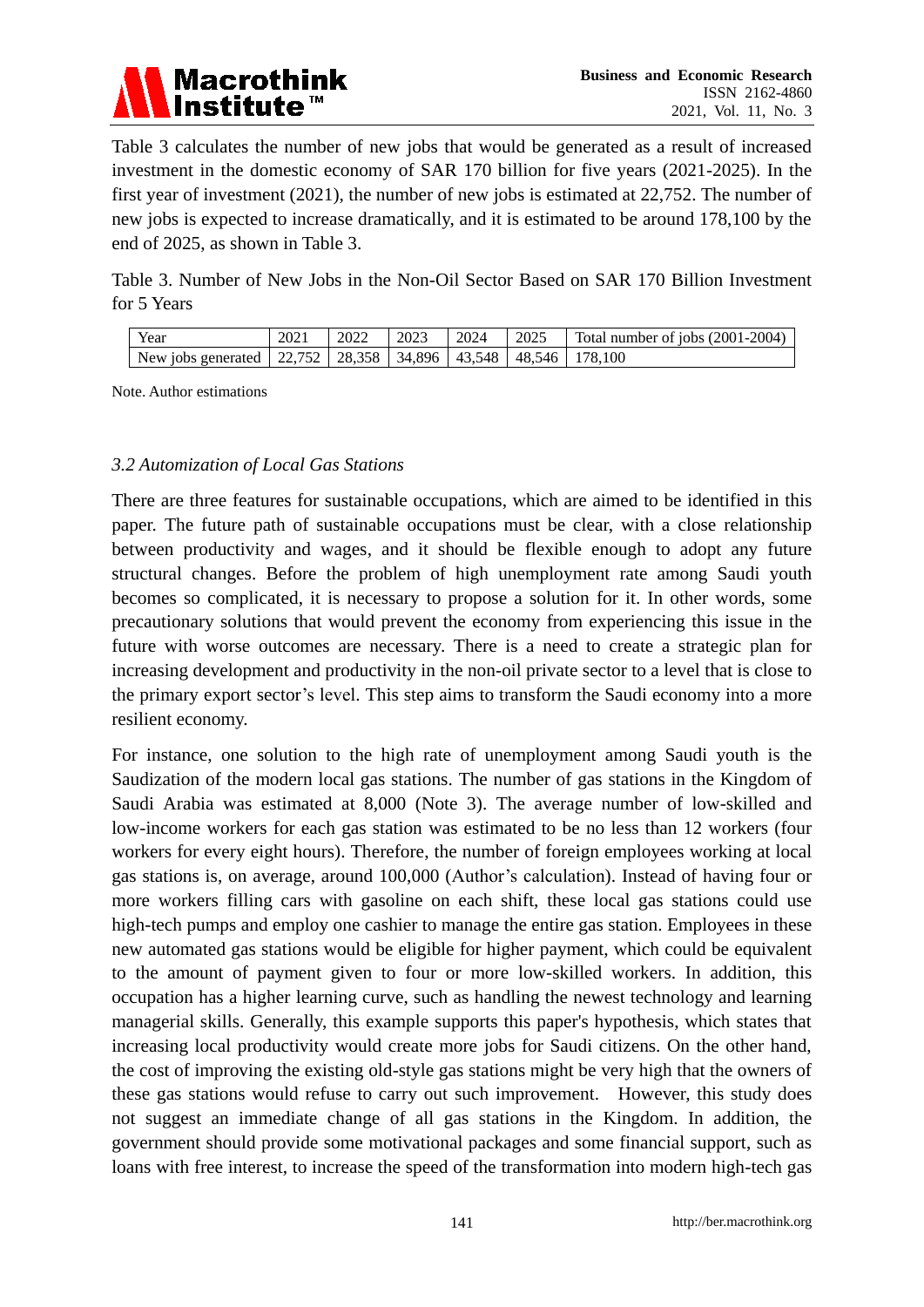

stations.

Table 4 indicates that there are some great job opportunities for Saudi citizens at modern local gas stations for several reasons. Working at new automated gas stations requires a certain level of education and skills because it requires using computers and complicated software. In addition, this occupation requires accounting, management, and operation skills. Therefore, the volume of experience and training expected to be given to modern gas station employees is very high. Consequently, the future path of this occupation would be promising. Moreover, working in automated gas stations would be very socially accepted due to the high income and productivity, which are important features for sustainable occupations as proposed by this paper.

|                    | Traditional gas station | Automated gas station |
|--------------------|-------------------------|-----------------------|
| Education & Skills | Low                     | High                  |
| Wages              | Low                     | High                  |
| Training           | Low                     | High                  |
| <b>Future Path</b> | Low                     | High                  |
| Technicality       | Low                     | High                  |
| Social Acceptance  | Low                     | High                  |

Table 4. Main Features of Occupation in Automated Gas Stations vs. Traditional Gas Stations

Note. Author"s view.

The next step in this section is to estimate the number of new jobs for Saudi citizens at local self-service gas stations. The cost of automated gas stations will be high, but the expected benefits of this structural change are significant. Employing more Saudi citizens, who would make a considerable contribution to the local economic demand, would increase domestic demand and growth. This paper proposes three scenarios (Tables 5, 6, and 7). Each scenario consists of a different number of gas stations (7,000; 8,000; and 9,000) with three categories: small, medium, and large (30%, 40%, and 30%).

Table 5. First Scenario of 7,000 Local Gas Stations

| Number of gas   | size<br>Small     | size<br>Medium | size<br>Large     | Total<br>number    | Expected number of     |
|-----------------|-------------------|----------------|-------------------|--------------------|------------------------|
| stations        | $(30\%)$          | $(40\%)$       | $(30\%)$          | of workers in      | Saudis in modern gas   |
|                 | (2,100)<br>gas    | (2,800)<br>gas | (2,100)<br>gas    | traditional<br>gas | stations (with<br>high |
|                 | stations)         | stations)      | stations)         | stations           | technology<br>and      |
|                 |                   |                |                   |                    | capital)               |
| Total number of | 3<br>workers on   | 6 workers on   | 9 workers on      | (126,000)          | 20,000                 |
| gas stations is | each shift:<br>-3 | each shift: 3  | each shift:<br>-3 | workers            | Saudi<br>jobs<br>for   |
| estimated<br>at | $shifts =$        | shifts $=$     | $shifts =$        |                    | citizens;              |
| around 7,000    | workers/gas<br>9. | 18             | 27                |                    | 3 workers for each     |
|                 | station           | workers/gas    | workers/gas       |                    | gas station            |
|                 | 'Total            | station        | station           |                    |                        |
|                 | Workers'          | 'Total         | 'Total            |                    |                        |
|                 | (18,900)          | Workers'       | Workers'          |                    |                        |
|                 |                   | (50, 400)      | (56,700)          |                    |                        |

Note. Author"s calculation.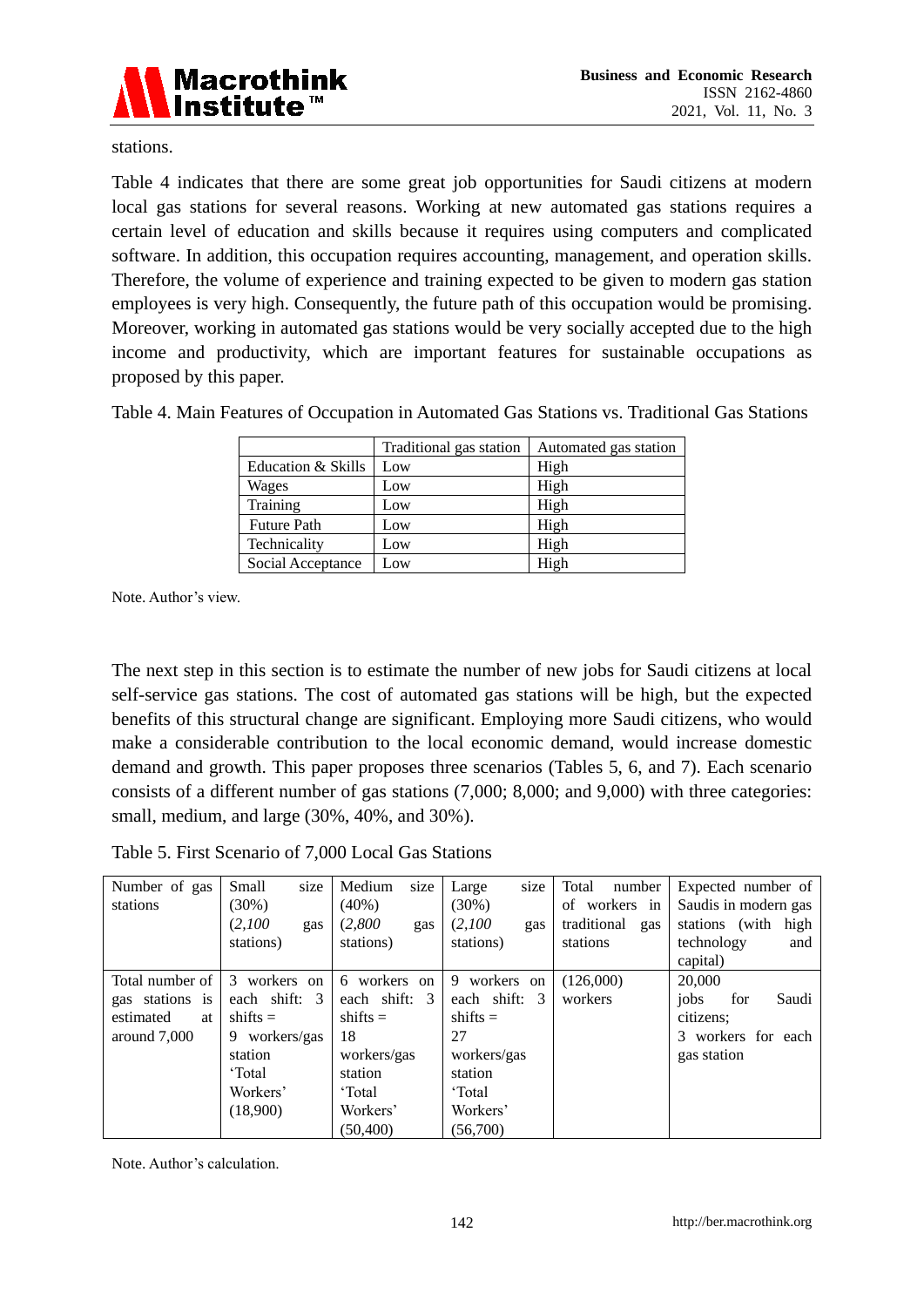

| Number of gas   | size<br>Small    | size<br>Medium             | Large<br>size                  | Total<br>number    | Expected number of     |
|-----------------|------------------|----------------------------|--------------------------------|--------------------|------------------------|
| stations        | (30%)            | $(40\%)$                   | $(30\%)$                       | of workers in      | Saudis in modern gas   |
|                 | (2,400)<br>gas   | (3,200)<br>gas             | (2,400)<br>gas                 | traditional<br>gas | stations (with<br>high |
|                 | stations)        | stations)                  | stations)                      | stations           | technology<br>and      |
|                 |                  |                            |                                |                    | capital)               |
| Total number of | workers on<br>3  | 6 workers<br><sub>on</sub> | workers<br>-9<br><sub>on</sub> | 144,000            | 24,000                 |
| gas stations is | each shift: 3    | each shift: 3              | each shift: 3                  | workers            | Saudi<br>jobs<br>for   |
| estimated<br>at | shifts $=$       | shifts $=$                 | $shifts =$                     |                    | citizens;              |
| around 8,000    | workers/gas<br>9 | 18                         | 27                             |                    | 3 workers for each     |
|                 | station          | workers/gas                | workers/gas                    |                    | gas station            |
|                 | 'Total           | station                    | station                        |                    |                        |
|                 | Workers'         | 'Total                     | 'Total                         |                    |                        |
|                 | (21,600)         | Workers'                   | Workers'                       |                    |                        |
|                 |                  | (57,600)                   | (64, 800)                      |                    |                        |

#### Table 6. Second Scenario of 8,000 Local Gas Stations

Note. Author"s calculation.

#### Table 7. Third Scenario of 9,000 Local Gas Stations

| Number of gas   | size<br>Small   | size<br>Medium             | size<br>Large   | Total<br>number    | Expected number of   |
|-----------------|-----------------|----------------------------|-----------------|--------------------|----------------------|
| stations        | $(30\%)$        | $(40\%)$                   | $(30\%)$        | of workers in      | Saudis in modern gas |
|                 | (2,700)<br>gas  | (3,600)<br>gas             | (2,700)<br>gas  | traditional<br>gas | stations (with high  |
|                 | stations)       | stations)                  | stations)       | stations           | technology<br>and    |
|                 |                 |                            |                 |                    | capital)             |
| Total number of | workers on<br>3 | 6 workers<br><sub>on</sub> | 9 workers<br>on | 162,000            | 27,000               |
| gas stations is | each shift: 3   | each shift: 3              | each shift: 3   | workers            | Saudi<br>jobs<br>for |
| estimated<br>at | shifts $=$      | shifts $=$                 | shifts $=$      |                    | citizens;            |
| around 9,000    | 9 workers/gas   | 18                         | 27              |                    | 3 workers for each   |
|                 | station         | workers/gas                | workers/gas     |                    | gas station          |
|                 | 'Total          | station                    | station         |                    |                      |
|                 | Workers'        | 'Total                     | 'Total          |                    |                      |
|                 | (24,300)        | Workers'                   | Workers'        |                    |                      |
|                 |                 | (64,800)                   | (72,900)        |                    |                      |

Note. Author"s calculation.

From these three scenarios, it is clear that the number of new sustainable jobs for Saudi citizens will be around 25,000 (on average). The number of new jobs at modern gas stations is expected to increase for each new gas station opening in the country. Many occupations would be suitable for Saudi job seekers after allowing the required developments to take place. For instance, many Saudi citizens work as taxi drivers through Uber and Careem. The question is: why is this job desirable to Saudi citizens? These companies use technology (applications) to provide taxi services, allow drivers to use their own personal vehicles instead of specific taxicabs, and offer very flexible working hours. Finally, the problem of unemployment among Saudis is not a problem of demand or supply. Saudization in the public sector is very high, but low in the Saudi private sector compared to its total employees.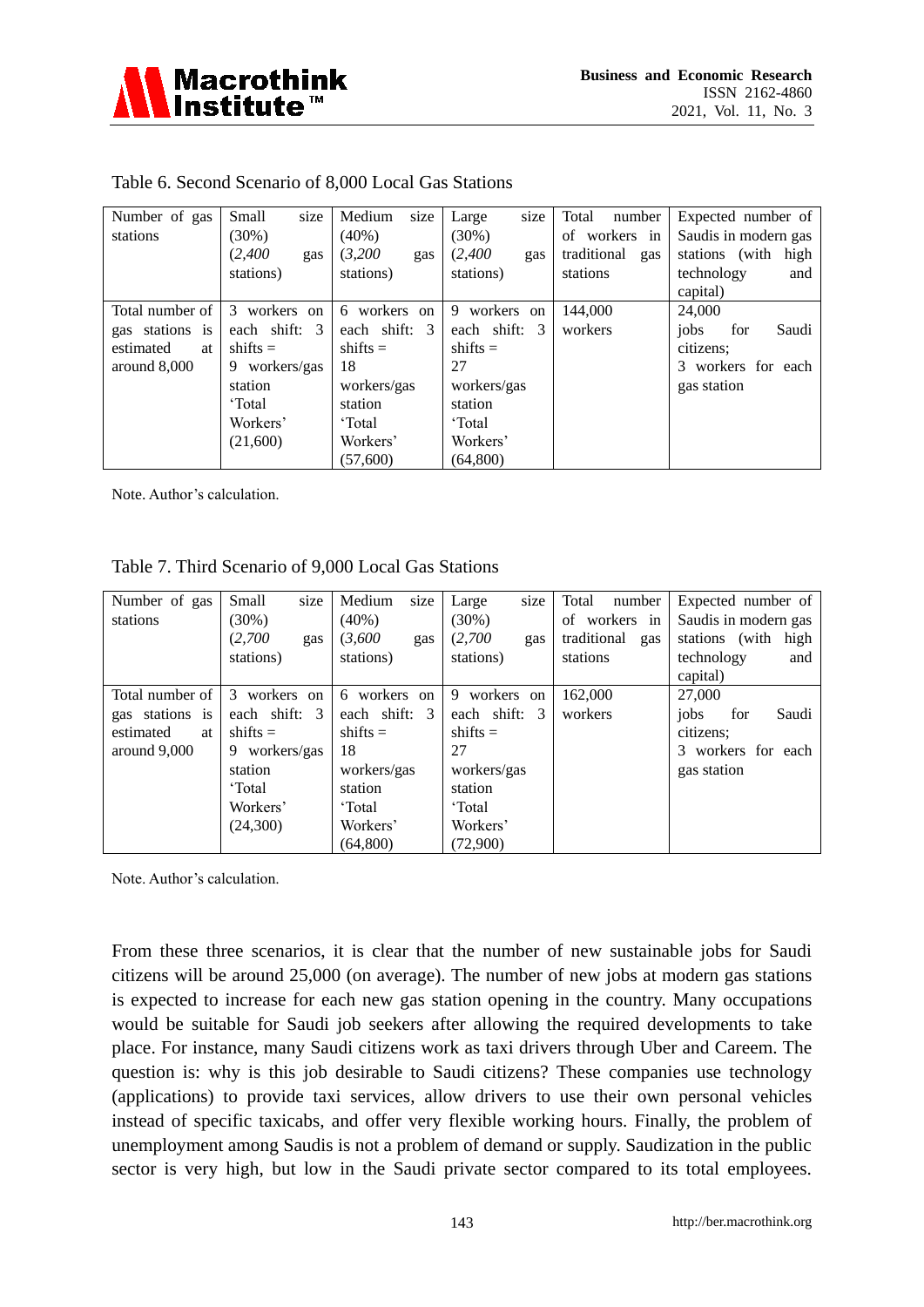

However, the Saudi private sector could not only observe the new generation of highly skilled Saudi young job seekers, especially in light of the significant number of low-skilled foreign laborers. It must be recalled that the economic boom led to mismatch between development plans for human resources and economic development. The large increase in oil revenues led to a staggering increase in income. On the other hand, the private non-oil sector was established to implement the government's development programs. The Saudi private sector was not established in a way that can create jobs compatible with the requirements of new Saudi job seekers, especially with regard to salaries. Therefore, this research has suggested that the private sector's level of productivity has to increase by mechanizing the system of production.

#### **4. Conclusion**

The main purpose of this paper is to propose a framework for creating sustainable jobs for Saudi citizens. Sustainable jobs must include two main conditions. The first condition is a clear and encouraging future path. The second condition is that a sustainable job should increase an employee's market value through special training programs. Moreover, the current economic system is not static; it is difficult to isolate any economy from the global economy in the  $21<sup>st</sup>$  century. A sustainable economy must be capable of adapting to these current changes or challenges. It must also be capable of adapting to changes in technologies and in supply of natural resources. Stability can be defined as an economy"s ability to absorb the impact from inflationary pressures, sluggish growth, and stagnation with a high rate of unemployment. A resilient economy does not have a high rate of unemployment but, preferably, has the ability to maintain a low rate of unemployment during various economic conditions.

Recently, Saudi Arabia has witnessed an influx of highly educated and skilled citizens. The government and oil sectors could not employ all the Saudi citizens, while the private sector has been unable to create suitable jobs for the young generation. For this reason, this paper recommends improving productivity in the Saudi non-oil private sector by enhancing development in SMEs. After rebuilding the private sector with a high level of productivity and efficiency, the private sector can be relied on to drive the Saudi economy toward diversification and create more sustainable jobs for Saudi citizens. In short, the main contribution of this research is that it will guarantee a balance of development between both sectors of production (the non-oil private and primary). Productivity of the non-oil private sector must be the same, or at least at a similar level, as that of the primary sector. The domestic sector has improved over time, and new jobs for Saudi youth will be available. Further research papers should study the possibility of building a new non-primary export sector in the Saudi economy as a solution to promote additional stability and sustainability in the Saudi economy.

#### **Acknowledgement**

The views expressed are those of the author(s) and do not necessarily reflect the position of Saudi Central Bank (SAMA) and its policies. This Working Paper should not be reported as representing the views of SAMA.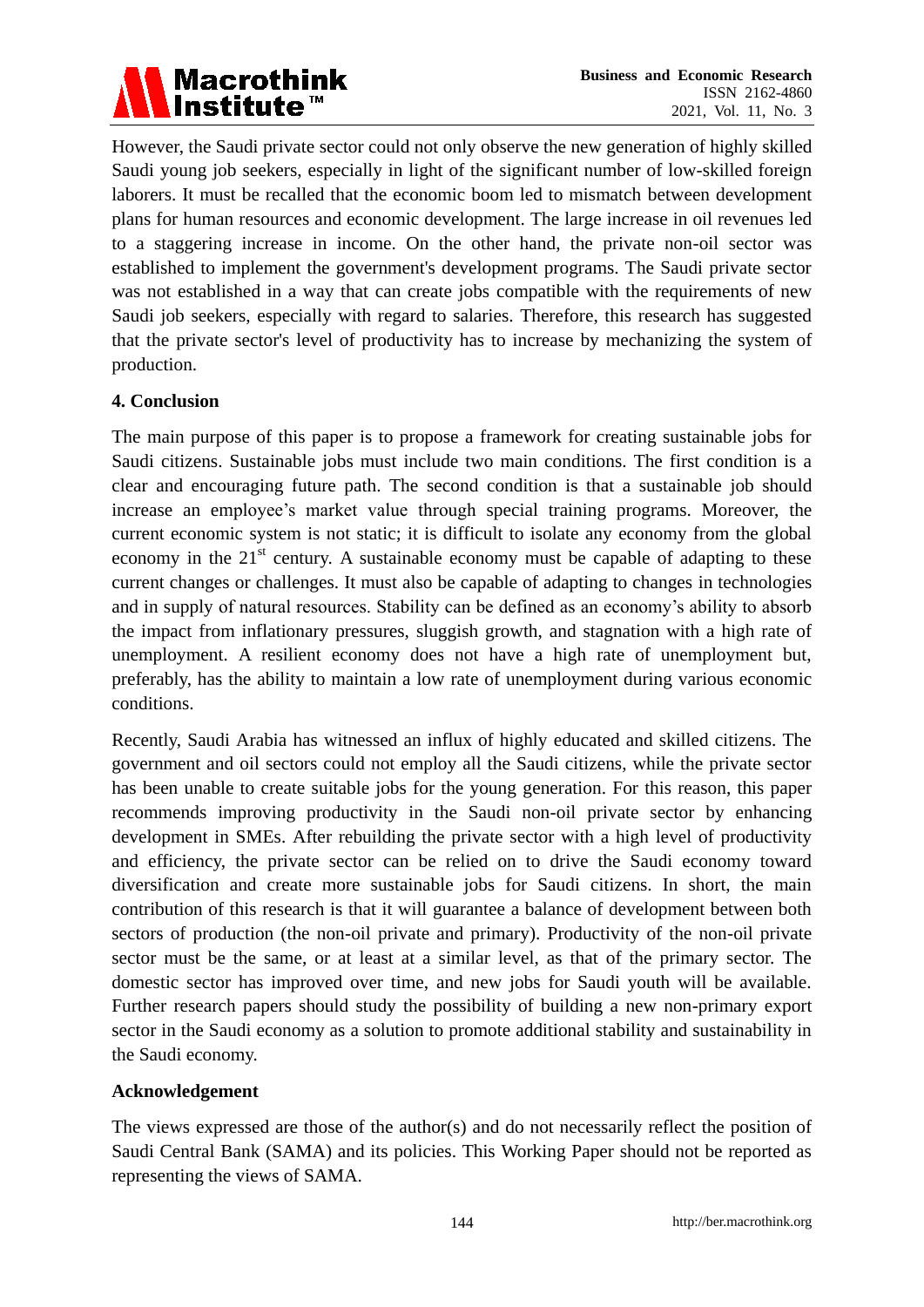

#### **References**

Albqami, R. (2004, September). *Economic impact of tourism sector on Saudi Arabian economy*. Paper presented at the International Conference on Input-Output and General Equilibrium, Brussels, Belgium.

Al-Turaiqi, A. (2008). *The political system of Saudi Arabia.* Riyadh: Ghainaa Publications*.*

Alrasheedy, A. (2017). *Monetary policies for full employment and price stability in Saudi Arabia: An endogenous money approach* (Doctoral dissertation). University of Missouri, Kansas City.

Al Yousif, M. A. (2018). *Enhancing development in the Saudi renewable energy sector: A promising strategy for job creation and economic diversification* (Doctoral dissertation). University of Missouri, Kansas City.

Doyle, E. (1997). Structural change in Ireland: The contribution of sectoral employment distribution to labour productivity convergence between Ireland and the EU: 1970-1990. *Journal of Economic Studies, 24*(1/2), 59-71. https://doi.org/10.1108/01443589710156880

El Mallakh, R. (2015). *Saudi Arabia: Rush to development: Profile of an energy economy and investment*. London: Routledge. https://doi.org/10.4324/9781315744414

Fan-Hung. (1939). Keynes and Marx on the theory of capital accumulation, money and interest. *The Review of Economic Studies, 7*(1), 28-41. https://doi.org/10.2307/2967594

Feldman, S. J., McClain, D., & Palmer, K. (1987). Sources of structural change in the United States, 1963-78: An input-output perspective. *The Review of Economics and Statistics, 69*(3), 503-510. https://doi.org/10.2307/1925539

Forstater, M. (1999a). Functional finance and full employment: Lessons from Lerner for today. *Journal of Economic Issues, 33*(2), 475-482. https://doi.org/10.1080/00213624.1999.11506180

Forstater, M. (1999b). *Public employment and economic flexibility: The job opportunity approach to full employment*. Annandale-on-Hudson, NY: Bard College, Jerome Levy Economics Institute.

Kaboub, F., Forstater, M., & Kelsay, M. (2015). *The cost of unemployment and the job guarantee alternative in Saudi Arabia* (Policy Report No. 101). Binzagr Institute for Sustainable Prosperity.

Kuznets, S. (1973). Modern economic growth: Findings and reflections. *The American Economic Review, 63*(3), 247-258.

Kuznets, S., & Murphy, J. T. (1966). *Modern economic growth: Rate, structure, and spread*  (Vol. 2). New Haven, CT: Yale University Press.

Leontief, W. (1928). The economy as a circular flow. *Structural Change and Economic Dynamics, 2*(1), 181-212. https://doi.org/10.1016/0954-349X(91)90012-H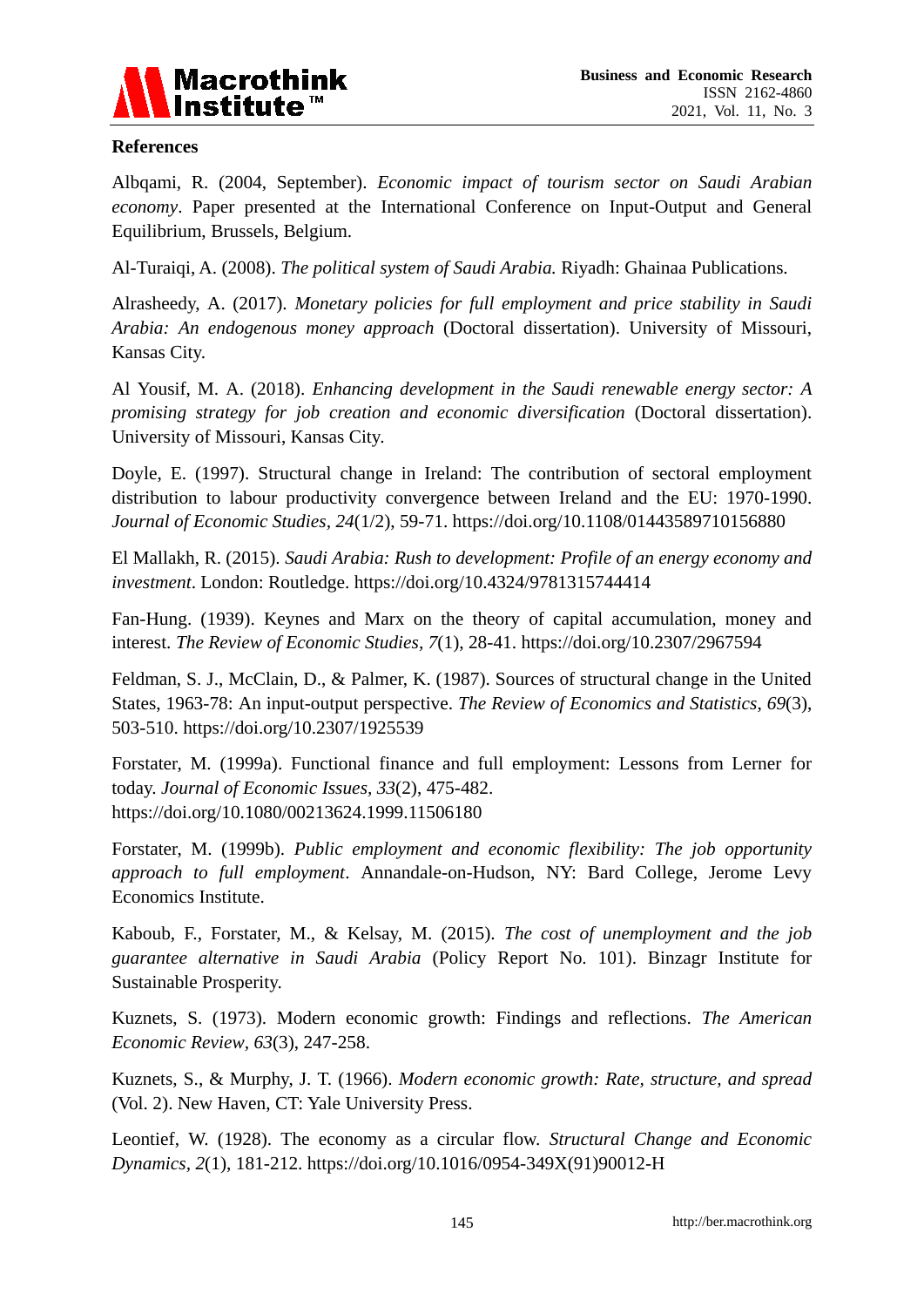

Leontief, W. (1936). Quantitative input and output relations in the economic system of the United States. *The Review of Economics and Statistics, 18*(3), 105-12. https://doi.org/10.2307/19278375.

Leontief, W. (1966). *Essays in economics: Theories, theorizing, facts, and policies*. Piscataway, NJ: Transaction Publishers.

Leontief, W. (1987). The ins and outs of input-output analysis. *Mechanical Engineering, 109*(1), 28-35. https://doi.org/10.1080/05775132.01.11470986

Miller, R. E. (1998). *Regional and Interregional Input-Output Analysis*. In W. Isard, I. Azis, M. Drennan, R. Miller, S. Saltzman & E. Thorbecke (Eds.), *Methods of interregional and regional analysis* (pp. 41-134). Farnham, UK: Ashgate Publishing Limited. https://doi.org/10.4324/9781315249056-3

Miller, R. E., & Blair, P. D. (2009). *Input-output analysis: Foundations and extensions*. Cambridge, UK: Cambridge University Press. https://doi.org/10.1017/CBO9780511626982

Murray, M. J. (2010). *An instrumental approach to full employment: With policy implication* (Doctoral dissertation). University of Missouri, Kansas City.

Ramady, M. A. (2010). *The Saudi Arabian economy: Policies, achievements, and challenges*. Berlin: Springer Science & Business Media. https://doi.org/10.1007/978-1-4419-5987-4

Rodrigues, J. F., Lorena, A., Costa, I., Ribeiro, P., & Ferrão, P. (2016). An input-output model of extended producer responsibility. *Journal of Industrial Ecology, 20*(6), 1273-1283. https://doi.org/10.1111/jiec.12401

Rose, A., & Miernyk, W. (1989). Input-output analysis: The first fifty years. *Economic Systems Research, 1*(2), 229-272. https://doi.org/10.1080/09535318900000016

#### **Notes**

Note 1. Especially during the recent period, where the growth rate of the non-oil private sector is below its potential with a negative output gap.

Note 2. The Supply and Use Table (2017) used in this paper for building the IO table was among the latest available data provided by the General Authority for Statistics.

Note 3. Because there were no official data available on the number of gas stations in the Kingdom, this paper relied on some unofficial sources and the author's observations.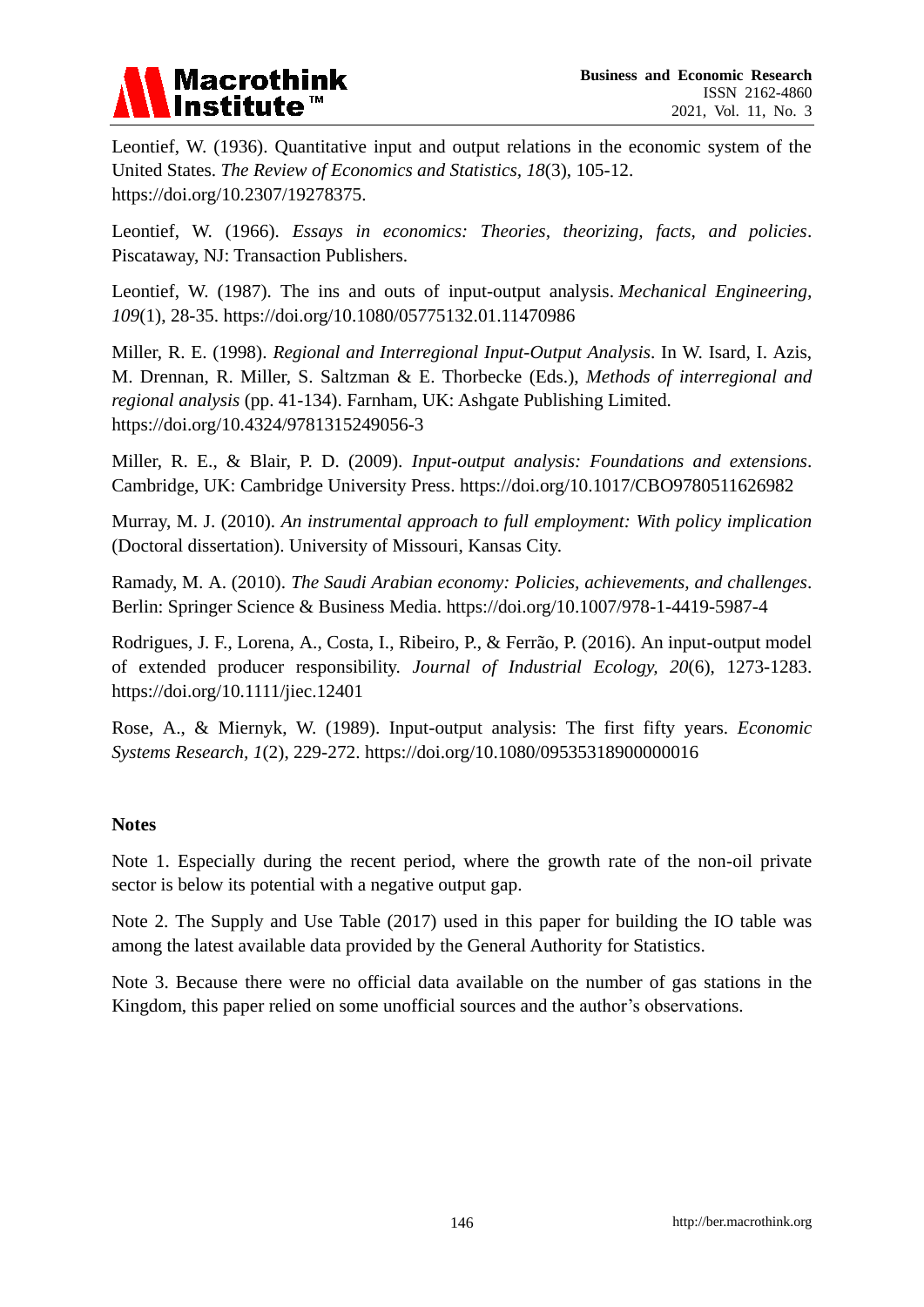

# **Appendix**

# Appendix A. Saudi Arabia Input and Output for 2017 (SAR Millions)

| Sectors                       | Act(1) | Act(2) | Act(3) | Act(4) | ACT(5) | ACT(6) | ACT(7) | ACT(8)  | ACT(9) | ACT(1) | ACT(11) | ACT(1) | ACT(1) | ACT(1) | ACT(1) | ACT(1) | ACT(1) | Inter-Industry |
|-------------------------------|--------|--------|--------|--------|--------|--------|--------|---------|--------|--------|---------|--------|--------|--------|--------|--------|--------|----------------|
|                               |        |        |        |        |        |        |        |         |        | (0)    |         | 2)     | 3)     | 4)     | 5)     | 6)     | 7)     | Subtotal       |
| Agriculture,<br>Forests       | 5,876  |        | 2,096  |        | 3,065  | 61,057 |        | 5,352   |        | 4,683  |         |        | 2,393  | 1,052  | 1,133  |        | 758    | 87,465.00      |
| Fishing                       |        |        |        |        |        | 3,114  |        |         |        | 225    |         |        |        |        |        |        |        | 3,339.00       |
| Crude                         |        |        | 2,834  | 370    | 70,140 | 57,036 | 6,537  | 10,493  |        | 289    | 6,007   |        |        |        | 368    | 758    | 127    | 154,959.00     |
| Petroleum and                 |        |        |        |        |        |        |        |         |        |        |         |        |        |        |        |        |        |                |
| Gas<br>Natural                |        |        |        |        |        |        |        |         |        |        |         |        |        |        |        |        |        |                |
| Extraction                    |        |        |        |        |        |        |        |         |        |        |         |        |        |        |        |        |        |                |
| Other Mining                  |        |        |        |        |        | 16,188 | 1,212  | 11.089  |        |        |         |        |        |        |        |        |        | 28,489.00      |
| Petroleum                     | 4,001  | 1,089  | 3,301  | 900    | 7,415  | 30,457 | 9,806  | 8,243   | 5,461  | 1,583  | 35,613  | 1,770  | 3,048  | 12,010 | 3,168  | 2,608  | 1,073  | 131,546.00     |
| Refining                      |        |        |        |        |        |        |        |         |        |        |         |        |        |        |        |        |        |                |
| Other                         | 9.299  | 2,201  | 8,778  | 2,200  | 2.826  | 67.895 | 9,981  | 148,807 | 24,771 | 4,357  | 26,028  | 2,407  | 10.679 | 22,961 | 10,966 | 14,323 | 4,222  | 372,701.00     |
| Manufacturing                 |        |        |        |        |        |        |        |         |        |        |         |        |        |        |        |        |        |                |
| Electricity, Gas,             | 803    | 146    | 882    | 181    | 2,458  | 19,386 | 982    | 5,782   | 10,655 | 1,294  | 7,821   | 1,350  | 2,759  | 6,197  | 2,758  | 2,608  | 693    | 66,755.00      |
| and Water                     |        |        |        |        |        |        |        |         |        |        |         |        |        |        |        |        |        |                |
| Construction                  | 1.292  | 226    | 1,622  | 360    | 6,504  | 38,557 | 3,504  | 9,103   | 14,646 | 2,290  | 18,810  | 2,160  | 6,541  | 16,804 | 5,279  | 6,058  | 1,686  | 135,442.00     |
| Wholesale and                 | 509    | 94     | 512    |        | 2,213  | 7,280  | 772    | 5,428   | 2,827  | 404    |         | 406    | 779    | 1,808  | 863    | 843    | 281    | 27,710.00      |
| Retail Trade                  |        |        |        | 131    |        |        |        |         |        |        | 2,560   |        |        |        |        |        |        |                |
| Restaurants and               | 491    |        | 388    |        | 1,727  | 6,311  | 629    | 5,413   | 3,349  | 340    | 2,889   | 473    | 886    | 2,436  | 847    | 1,564  | 322    | 28,065.00      |
| Hotels                        |        |        |        |        |        |        |        |         |        |        |         |        |        |        |        |        |        |                |
|                               | 1,564  | 455    | 2,542  | 1,189  | 9,200  | 16,852 | 2,329  | 17,655  | 38,102 | 831    | 17,244  | 1,397  | 2,360  | 4,986  | 5,066  | 2,946  | 1,044  | 125,762.00     |
| Transport,<br>Storage,<br>and |        |        |        |        |        |        |        |         |        |        |         |        |        |        |        |        |        |                |
| Communication                 |        |        |        |        |        |        |        |         |        |        |         |        |        |        |        |        |        |                |
| Finance,                      | 731    | 138    | 976    | 229    | 3,478  | 12,574 | 2,079  | 10,155  | 8,624  | 1,151  | 7,323   | 8,178  | 11,519 | 3,704  | 2,450  | 1,716  | 938    | 75,963.00      |
| Insurance, and                |        |        |        |        |        |        |        |         |        |        |         |        |        |        |        |        |        |                |
| <b>Real Estate</b>            |        |        |        |        |        |        |        |         |        |        |         |        |        |        |        |        |        |                |
| Renting<br>and                | 574    | 212    | 470    | 121    | 3,052  | 14,687 | 1,472  | 8,562   | 21,207 | 672    | 5,359   | 1,175  | 3,001  | 8,636  | 3,747  | 4,259  | 1,720  | 78,926.00      |
| <b>Business</b>               |        |        |        |        |        |        |        |         |        |        |         |        |        |        |        |        |        |                |
| Services,                     |        |        |        |        |        |        |        |         |        |        |         |        |        |        |        |        |        |                |
| Ownership<br>of               |        |        |        |        |        |        |        |         |        |        |         |        |        |        |        |        |        |                |
| Dwellings                     |        |        |        |        |        |        |        |         |        |        |         |        |        |        |        |        |        |                |
| (Imputed Rent)                |        |        |        |        |        |        |        |         |        |        |         |        |        |        |        |        |        |                |
| Public                        | 283    | 51     | 377    | 71     | 1,544  | 3,844  | 485    | 2,745   | 1,495  | 206    | 1,411   | 246    | 444    | 1,024  | 483    | 502    | 188    | 15,399.00      |
| Administration                |        |        |        |        |        |        |        |         |        |        |         |        |        |        |        |        |        |                |
| and Defence,                  |        |        |        |        |        |        |        |         |        |        |         |        |        |        |        |        |        |                |
| Compulsory                    |        |        |        |        |        |        |        |         |        |        |         |        |        |        |        |        |        |                |
| Social Security               |        |        |        |        |        |        |        |         |        |        |         |        |        |        |        |        |        |                |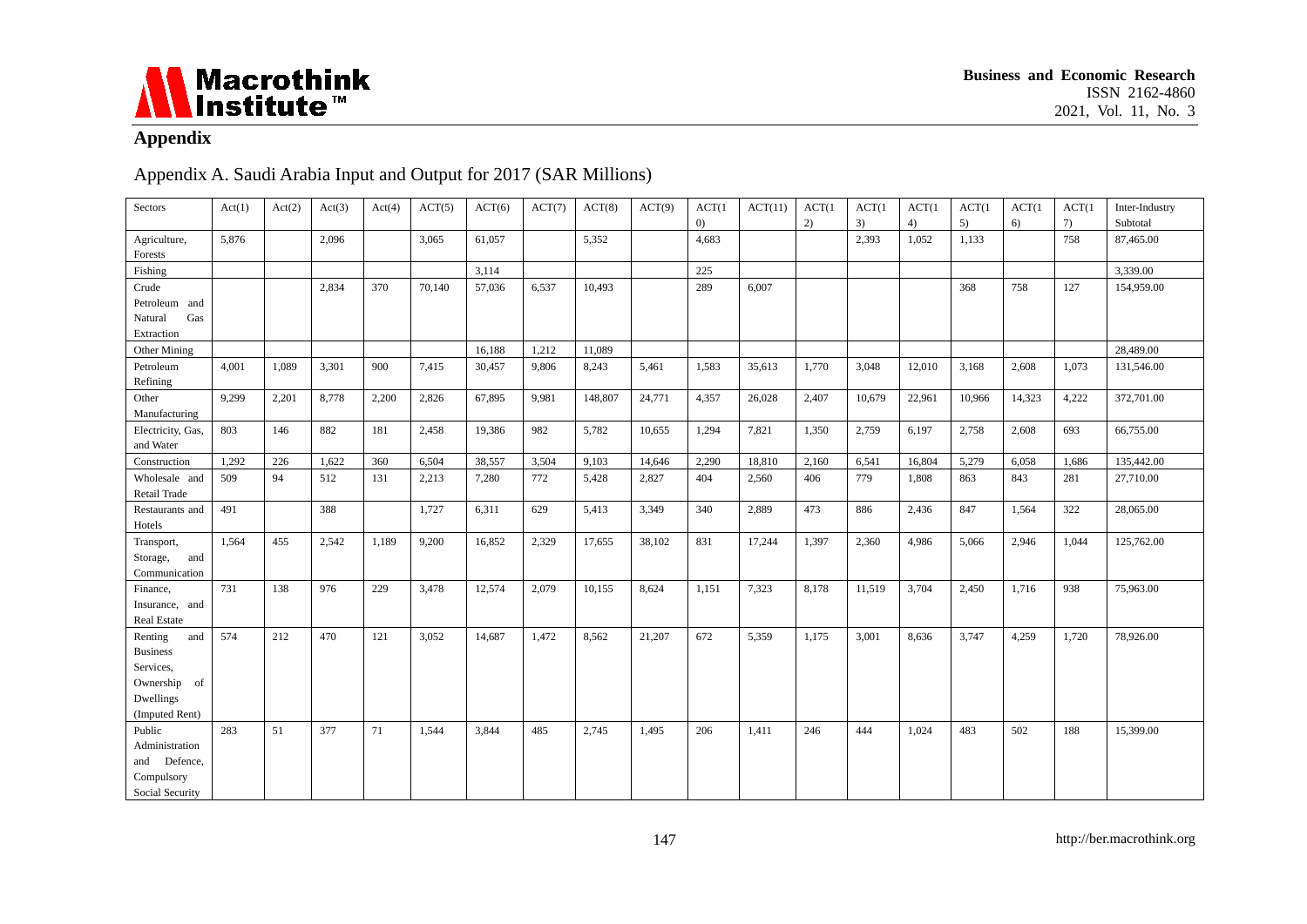

#### **Business and Economic Research**

ISSN 2162-4860

2021, Vol. 11, No. 3

| Education          | 260    | 53     | 258            | 60     | 1,154    | 2,605    | 385     |          | 741      | 189     | 1,299    | 203            | 385            | 896     | 397     | 420     | 142     | 9,447.00     |
|--------------------|--------|--------|----------------|--------|----------|----------|---------|----------|----------|---------|----------|----------------|----------------|---------|---------|---------|---------|--------------|
| Health<br>and      | 177    | 38     | 181            | 47     | 928      | 1,586    | 305     | 2,145    | 981      | 149     | 941      | 162            | 325            | 741     | 302     | 312     | 115     | 9,435.00     |
| Social Work        |        |        |                |        |          |          |         |          |          |         |          |                |                |         |         |         |         |              |
| Other              | 261    | 66     | 278            | 67     | 1.288    | 4,367    | 332     | 2,476    | 1,923    | 182     | 1,247    | 210            | 629            | 1,745   | 421     | 393     | 189     | 16,074.00    |
| Community,         |        |        |                |        |          |          |         |          |          |         |          |                |                |         |         |         |         |              |
| Social,<br>and     |        |        |                |        |          |          |         |          |          |         |          |                |                |         |         |         |         |              |
| Personal           |        |        |                |        |          |          |         |          |          |         |          |                |                |         |         |         |         |              |
| Service            |        |        |                |        |          |          |         |          |          |         |          |                |                |         |         |         |         |              |
| Activities         |        |        |                |        |          |          |         |          |          |         |          |                |                |         |         |         |         |              |
| <b>Total Input</b> | 26,121 | 4,769. | 25,495.        | 5,926. | 116,992. | 363,796. | 40.810. | 253,448. | 134,782. | 18,845. | 134,552. | 20,137.        | 45,748.        | 85,000. | 38,248. | 39,310. | 13,498. | 1,367,477.00 |
|                    | 00     | 00     | 0 <sup>0</sup> | 00     | -00      | 00       | -00     | $00\,$   | $00\,$   | -00     | 00       | 0 <sup>0</sup> | 0 <sup>0</sup> | -00     | $00\,$  | - 00    | -00     |              |

Note. Obtained from the General Authority for Statistics, in addition to author"s calculation

# Appendix B. Final Use (SAR Millions)

| Init:  | Sectors                     | Final             | Final             | Total<br>Final | Gross<br>fixed | Changes in               | fixed<br>Gross      | Exports of | of<br>Exports | Exports of | <b>EXPORTS</b> | <b>FINAL</b> |
|--------|-----------------------------|-------------------|-------------------|----------------|----------------|--------------------------|---------------------|------------|---------------|------------|----------------|--------------|
|        |                             | consumption       | consumption       | consumption    | capital        | inventories              | capital formation   | oil        | non-oil       | services   | (TOTAL)        | <b>USES</b>  |
|        |                             | expenditure<br>by | expenditure<br>by | expenditure    | formation      | (FUSE5)                  | Change<br>in<br>$+$ |            | goods         |            |                |              |
|        |                             | households        | government        | (FUSE3)        | (FUSE4)        |                          | inventories         |            |               |            |                |              |
|        |                             | (FUSE1)           | (FUSE2)           |                |                |                          |                     |            |               |            |                |              |
| ACT(1) | Agriculture, Forests        | 33,419.00         | 1,872.00          | 35,291.00      |                | 29,516.00                | 29,516.00           |            | 2,257.00      |            | 2,257.00       | 67,064.00    |
| ACT(2) | Fishing                     | 7,588.00          |                   | 7,588.00       |                | 116.00                   | 116.00              |            | 40.00         |            | 40.00          | 7,744.00     |
| ACT(3) | Crude<br>Petroleum<br>and   |                   | 205.00            | 205.00         |                | 1,340.00                 | 1,340.00            | 513,181.00 |               |            | 513,181.00     | 514,726.00   |
|        | Natural Gas Extraction      |                   |                   |                |                |                          |                     |            |               |            |                |              |
| ACT(4) | Other Mining                | 47.00             | 108.00            | 155.00         |                | 362.00                   | 362.00              |            | 1,382.00      |            | 1,382.00       | 1,899.00     |
| ACT(5) | Petroleum Refining          | 23,357.00         |                   | 23,357.00      |                | 2,108.00                 | 2,108.00            | 125,463.00 |               |            | 125,463.00     | 150,928.00   |
| ACT(6) | Other Manufacturing         | 395,191.00        | 1,282.00          | 396,473.00     | 356,585.00     | 84,593.00                | 441,178.00          |            | 189,659.00    |            | 189,659.00     | 1,027,310.00 |
| ACT(7) | Electricity, Gas, and Water | 39,880.00         | 10.072.00         | 49,952.00      |                | 305.00                   | 305.00              |            |               | 4.00       | 4.00           | 50,261.00    |
| ACT(8) | Construction                | 10,211.00         |                   | 10,211.00      | 270,346.00     | $\overline{\phantom{a}}$ | 270,346.00          |            |               | 634.00     | 634.00         | 281,191.00   |
| ACT(9) | Wholesale and Retail Trade  | 19,185.00         |                   | 19,185.00      |                |                          | ٠                   |            |               | 80.00      | 80.00          | 19,265.00    |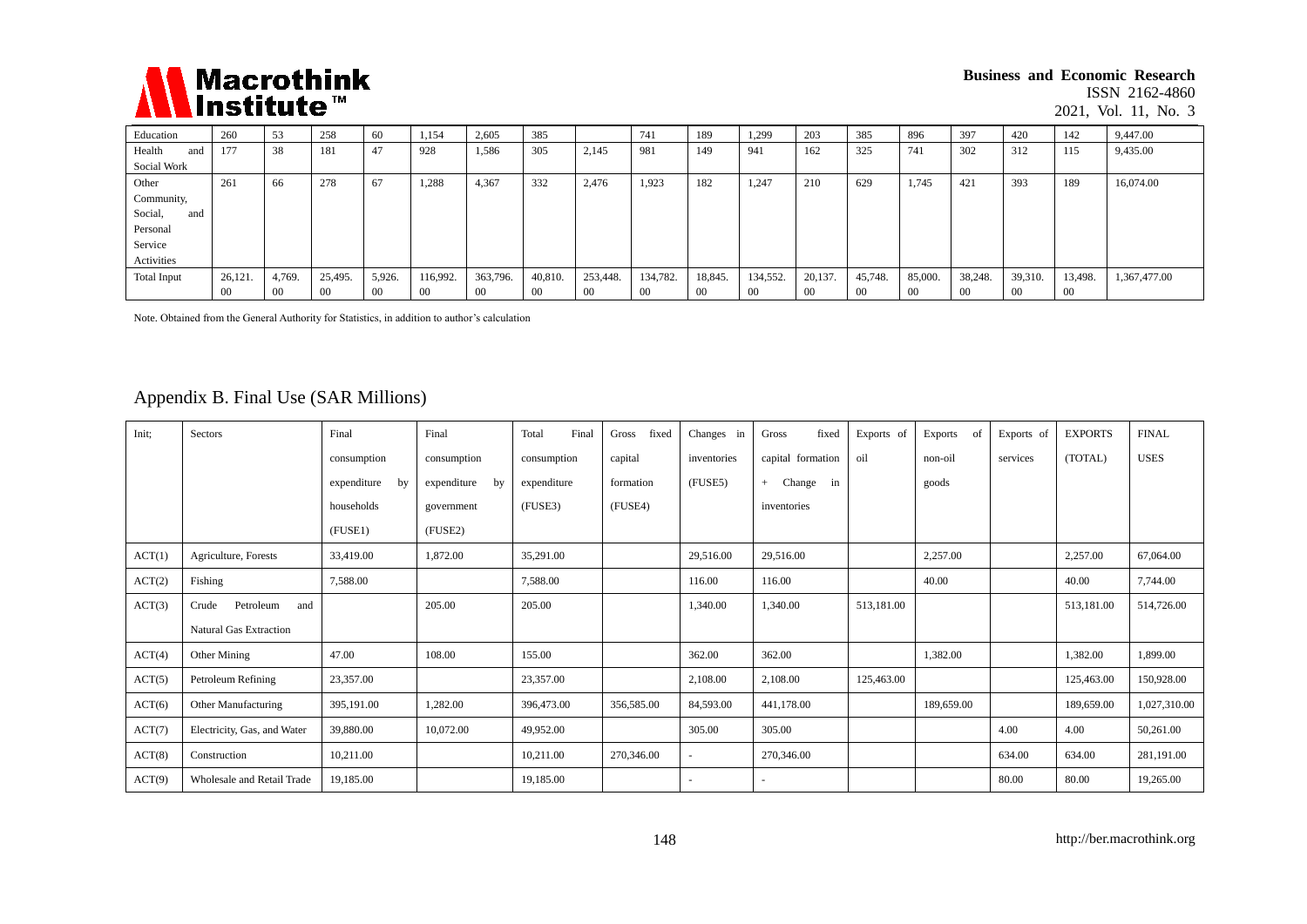

**Business and Economic Research** ISSN 2162-4860

2021, Vol. 11, No. 3

| ACT(10) | <b>Restaurants and Hotels</b>     | 63,895.00  |            | 63,895.00  | 1.00   | 1.00   |  | 841.00    | 841.00    | 64,737.00  |
|---------|-----------------------------------|------------|------------|------------|--------|--------|--|-----------|-----------|------------|
| ACT(11) | Transport, Storage, and           | 81,378.00  | 8,849.00   | 90,227.00  |        |        |  | 17,236.00 | 17,236.00 | 107,463.00 |
|         | Communication                     |            |            |            |        |        |  |           |           |            |
| ACT(12) | Finance, Insurance, and           | 47,475.00  | 1,335.00   | 48,810.00  |        |        |  | 3,202.00  | 3,202.00  | 52,012.00  |
|         | <b>Real Estate</b>                |            |            |            |        |        |  |           |           |            |
| ACT(13) | Renting<br><b>Business</b><br>and | 199,694.00 | 2,182.00   | 201,876.00 | (1.00) | (1.00) |  | 584.00    | 584.00    | 202,459.00 |
|         | Services, Ownership of            |            |            |            |        |        |  |           |           |            |
|         | Dwellings (Imputed Rent)          |            |            |            |        |        |  |           |           |            |
| ACT(14) | Public Administration and         | 18,438.00  | 300,199.00 | 318,637.00 | 1.00   | 1.00   |  |           |           | 318,638.00 |
|         | Defense, Compulsory social        |            |            |            |        |        |  |           |           |            |
|         | security                          |            |            |            |        |        |  |           |           |            |
| ACT(15) | Education                         | 33,482.00  | 191,341.00 | 224,823.00 |        |        |  |           |           | 224,823.00 |
| ACT(16) | Health and Social Work            | 33,341.00  | 82,402.00  | 115,743.00 |        |        |  |           |           | 115,743.00 |
|         |                                   |            |            |            |        |        |  |           |           |            |
| ACT(17) | Other Community, Social,          | 16.384.00  | 31,134.00  | 47.518.00  | 1.00   | 1.00   |  | 203.00    | 203.00    | 47,722.00  |
|         | Service<br>Personal<br>and        |            |            |            |        |        |  |           |           |            |
|         | Activities                        |            |            |            |        |        |  |           |           |            |

*Note.* Obtained from the General Authority for Statistics. In addition to author's calculation.